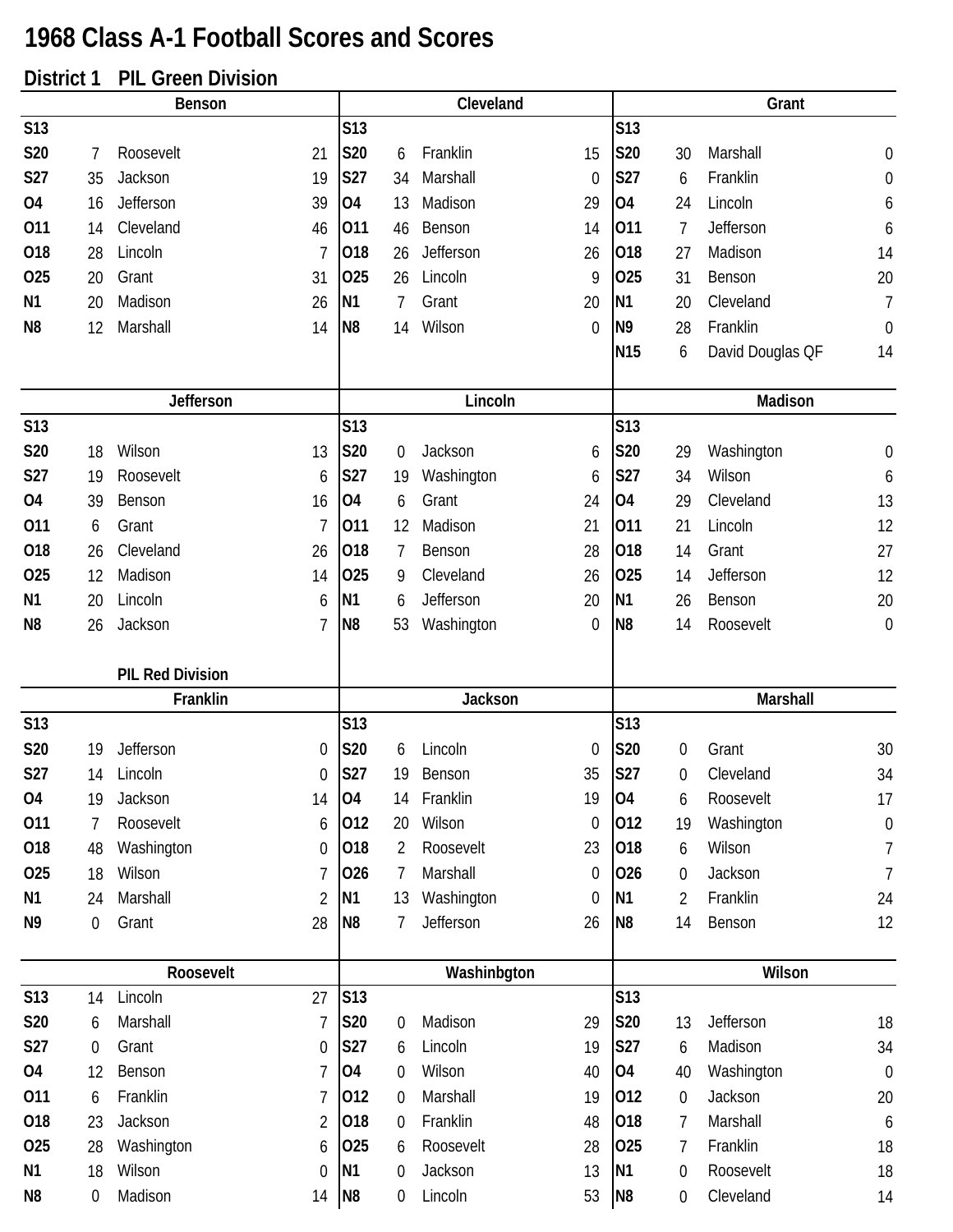| <b>District 2</b> |                  |                   |                  |                |                  |                |    |                |                  |            |                  |
|-------------------|------------------|-------------------|------------------|----------------|------------------|----------------|----|----------------|------------------|------------|------------------|
|                   |                  | Canby             |                  |                |                  | Central        |    |                |                  | Estaccada  |                  |
| S13               | $\mathbf 0$      | Molalla           | 20               | S13            | 17               | Silverton      | 14 | S13            | 6                | Wy'east    | 14               |
| <b>S20</b>        | 12               | The Dalles        | 18               | S20            | 6                | Jesuit         | 13 | S20            | $\boldsymbol{0}$ | Silverton  | 20               |
| S27               | 14               | Central           | 34               | <b>S27</b>     | 34               | Canby          | 14 | <b>S27</b>     | $\boldsymbol{0}$ | Jesuit     | 26               |
| <b>04</b>         | 12               | Estacada          | 20               | <b>O4</b>      | 40               | The Dalles     | 21 | <b>O4</b>      | 20               | Canby      | 12               |
| 011               | 6                | Sandy             | 25               | 011            | 33               | Molalla        | 14 | 011            | 27               | The Dalles | 19               |
| 018               | 7                | Reynolds          | 38               | 018            | 31               | Estacada       | 7  | 018            | 7                | Central    | 31               |
| 025               | 7                | <b>Wy'east</b>    | 25               | 025            | 34               | Sandy          | 7  | 025            | 20               | Molalla    | 19               |
| N <sub>1</sub>    | 0                | Silverton         | 38               | <b>N1</b>      | $\boldsymbol{0}$ | Reynolds       | 7  | N <sub>1</sub> | 0                | Sandy      | 12               |
| N8                | 13               | Jesuit            | 46               | N <sub>8</sub> | 8                | Wy'east        | 0  | N <sub>8</sub> | $\boldsymbol{0}$ | Reynolds   | 15               |
|                   |                  |                   |                  |                |                  |                |    |                |                  |            |                  |
|                   |                  | <b>Jesuit</b>     |                  |                |                  | La Salle       |    |                |                  | Molalla    |                  |
| <b>S13</b>        |                  | 45 The Dalles     | $\boldsymbol{0}$ | S13            |                  |                |    | <b>S13</b>     | 20               | Canby      | $\boldsymbol{0}$ |
| <b>S20</b>        |                  | 13 Central        | 6                | <b>S20</b>     |                  |                |    | <b>S20</b>     | 7                | Reynolds   | 39               |
| S27               |                  | 26 Estacada       | 0                | <b>S27</b>     |                  |                |    | S27            | 6                | The Dalles | 12               |
| 04                |                  | 47 Sandy          | 19               | 04             |                  |                |    | 04             | 13               | Wy'east    | 20               |
| 011               |                  | 7 Reynolds        | $\boldsymbol{0}$ | 011            |                  |                |    | 011            | 14               | Central    | 33               |
| 018               |                  | 28 Wy'east        | 6                | 018            |                  |                |    | 018            | 13               | Silverton  | 13               |
| 025               |                  | 36 Silverton      | 6                | 025            |                  |                |    | 025            | 19               | Estacada   | 20               |
| N1                |                  | 32 Molalla        | 6                | N <sub>1</sub> |                  |                |    | N <sub>1</sub> | 6                | jesuit     | 32               |
| N <sub>8</sub>    |                  | 46 Canby          | 13               | N <sub>8</sub> |                  |                |    | N <sub>8</sub> | 0                | Sandy      | $\overline{7}$   |
| N <sub>15</sub>   |                  | 14 Pendleton QF   | 7                |                |                  |                |    |                |                  |            |                  |
| N <sub>22</sub>   |                  | 20 Albany SF      | 0                |                |                  |                |    |                |                  |            |                  |
| N30               |                  | 28 Marshfield F   | 0                |                |                  |                |    |                |                  |            |                  |
|                   |                  |                   |                  |                |                  |                |    |                |                  |            |                  |
|                   |                  | Reynolds          |                  |                |                  | Sandy          |    |                |                  | Silverton  |                  |
| S13               | 13               | Sandy             | $\boldsymbol{0}$ | S13            | $\boldsymbol{0}$ | Reynolds       | 13 | S13            | 14               | Central    | 17               |
| S20               | 39               | Molalla           | 7                | <b>S20</b>     | 12               | <b>Wy'east</b> | 0  | <b>S20</b>     | 20               | Estacada   | $\boldsymbol{0}$ |
| <b>S27</b>        | 28               | Wy'east           | 13               | <b>S27</b>     | 7                | Silverton      | 6  | <b>S27</b>     | 6                | Sandy      | $\overline{1}$   |
| <b>O4</b>         | 23               | Silverton         | 7                | <b>O4</b>      | 19               | Jesuit         | 44 | 04             | 7                | Reynolds   | 23               |
| 011               | $\boldsymbol{0}$ | Jesuit            | 7                | 011            | 25               | Canby          | 6  | 011            | 0                | Wy'east    | $\boldsymbol{0}$ |
| 018               | 38               | Canby             | 7                | 018            | 21               | The Dalles     | 7  | 018            | 13               | Molalla    | 13               |
| 025               | 34               | The Dalles        | 7                | 025            | 7                | Central        | 34 | 025            | 6                | Jesuit     | 26               |
| N1                | 7                | Central           | 0                | <b>N1</b>      | 12               | Estacada       | 0  | <b>N1</b>      | 38               | Canby      | $\boldsymbol{0}$ |
| N8                | 15               | Estacada          | 0                | N <sub>8</sub> | 7                | Molalla        | 0  | N <sub>8</sub> | 14               | Dallas     | 7                |
|                   |                  | <b>The Dalles</b> |                  |                |                  |                |    |                |                  | Wy'east    |                  |
| <b>S13</b>        | $\mathbf 0$      | Jesuit            | 45               |                |                  |                |    | <b>S13</b>     | 14               | Estacada   | 6                |
| <b>S20</b>        | 18               | Canby             | 12               |                |                  |                |    | S20            | $\boldsymbol{0}$ | Sandy      | 12               |
| <b>S27</b>        |                  |                   |                  |                |                  |                |    | S27            | 13               | Reynolds   | 28               |
|                   |                  |                   |                  |                |                  |                |    |                |                  |            |                  |
|                   | 12               | Molalla           | 6                |                |                  |                |    |                |                  |            |                  |
| 04                | 21               | Central           | 40               |                |                  |                |    | <b>O4</b>      | 20               | Molalla    | 13               |
| 011               | 19               | Estacada          | 27               |                |                  |                |    | 011            | $\boldsymbol{0}$ | Silverton  | $\mathbf 0$      |
| 018               | $\overline{7}$   | Sandy             | 21               |                |                  |                |    | 018            | 6                | Jesuit     | 28               |
| 025               | 7                | Reynolds          | 34               |                |                  |                |    | 025            | 25               | Canby      | $\overline{7}$   |
| N1                | 25               | Wy'east           | $\boldsymbol{0}$ |                |                  |                |    | <b>N1</b>      | $\boldsymbol{0}$ | The Dalles | 25               |
| N <sub>8</sub>    | 7                | Silverton         | 14               |                |                  |                |    | N <sub>8</sub> | 0                | Central    | $8\,$            |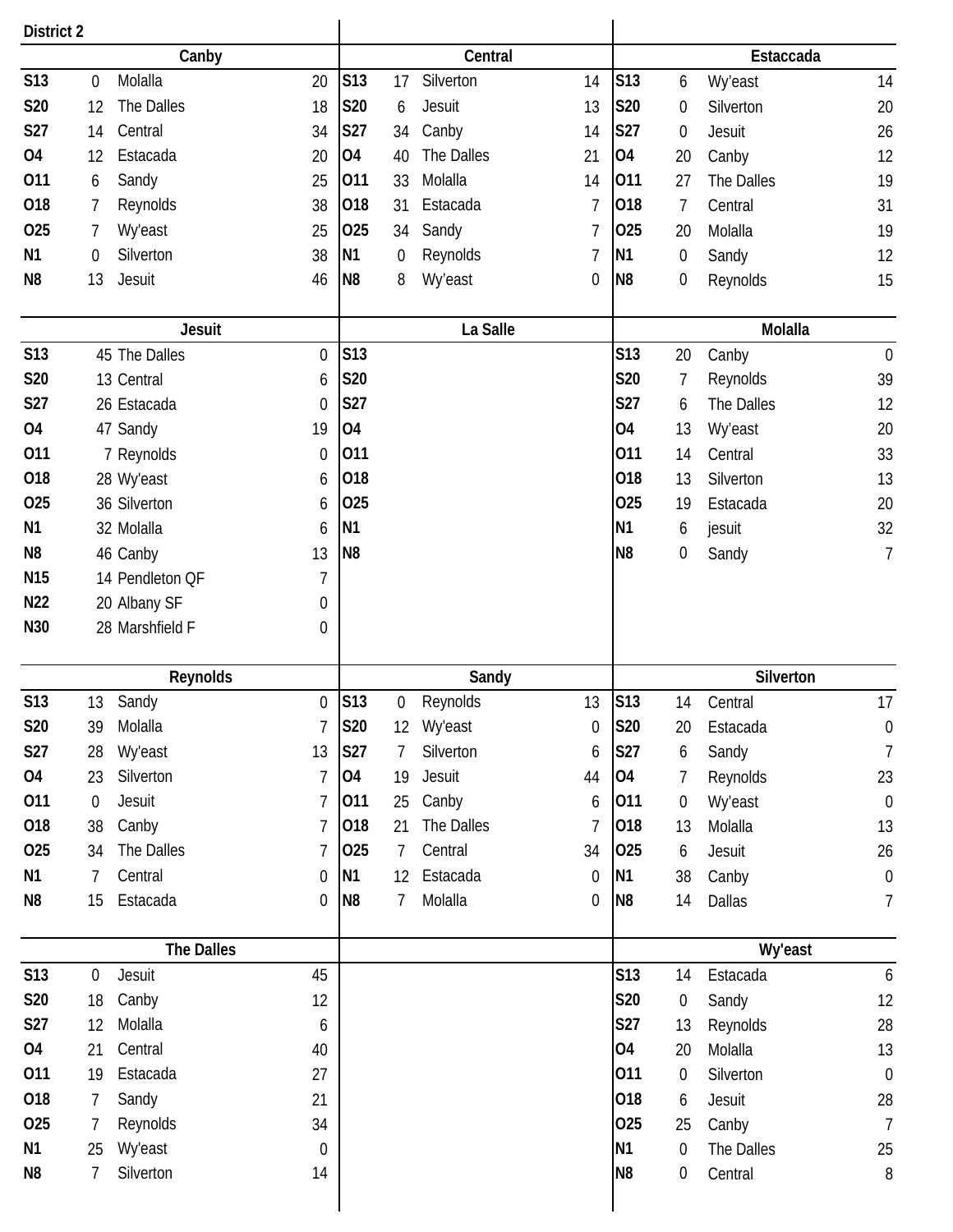| District 3     |                  |                         |                |                 |                  |                    |          |                 |                  |                      |                  |
|----------------|------------------|-------------------------|----------------|-----------------|------------------|--------------------|----------|-----------------|------------------|----------------------|------------------|
|                |                  | Astoria                 |                |                 |                  | <b>Beaverton</b>   |          |                 |                  | Centennial           |                  |
| <b>S13</b>     | 7                | David Douglas           | 47             | S13             | 26               | Clackamas          | 0        | <b>S13</b>      | 0                | Hillsboro            | 13               |
| S20            | 0                | Gresham                 | 26             | S20             | 7                | Parkrose           | 0        | S20             | 14               | Putnam               | 6                |
| S27            | 7                | Clackamas               | 13             | S27             | $\boldsymbol{0}$ | David Douglas      | 30       | <b>S27</b>      | 0                | Gresham              | 6                |
| 04             | 7                | Hillsboro               | 7              | O4              | 12               | Milwaukie          | 0        | <b>O4</b>       | 0                | Sunset               | 6                |
| 011            | 16               | Putnam                  | 13             | 011             | 27               | Hillsboro          | 7        | 011             | 6                | Milwaukie            | 21               |
| 018            | $\mathbf 0$      | Milwaukie               | 6              | 018             | 6                | Sunset             | 6        | 018             | 12               | Clackamas            | $\overline{1}$   |
| 025            | 3                | Centennial              | 13             | 025             | 19               | Central Catholic   | 6        | 025             | 13               | Astoria              | 3                |
| N1             | 0                | Sunset                  | 23             | N <sub>1</sub>  | 20               | Putnam             | 0        | N <sub>1</sub>  | 7                | David Douglas        | 37               |
| N <sub>8</sub> | $\boldsymbol{0}$ | Beaverton               | 12             | N <sub>8</sub>  | 12               | Astoria            | 0        | N <sub>8</sub>  | 7                | Central Catholic     | 15               |
|                |                  |                         |                |                 |                  |                    |          |                 |                  |                      |                  |
|                |                  | <b>Central Catholic</b> |                |                 |                  |                    |          |                 |                  |                      |                  |
|                |                  |                         |                |                 |                  | Clackamas          |          |                 |                  | <b>David Douglas</b> |                  |
| <b>S13</b>     | 19               | Putnam                  | $\mathbf{0}$   | S13             | $\mathbf 0$      | Beaverton          | 26       | <b>S13</b>      | 47               | Astoria              | $\overline{7}$   |
| <b>S20</b>     | 6                | Hillsboro               | 13             | S20             | 6                | Milwaukie          | 19       | S20             | 20               | Sunset               | 14               |
| S27            | 2                | Parkrose                | 14             | S27             | 13               | Astoria            | 7        | S27             | 30               | Beaverton            | $\boldsymbol{0}$ |
| <b>O4</b>      | 37               | Clackamas               | $\overline{0}$ | <b>O4</b>       | 0                | Central Catholic   | 37       | <b>O4</b>       | 26               | Gresham              | $\boldsymbol{0}$ |
| 011            | $\mathbf 0$      | Sunset                  | 6              | 011             | 12               | Gresham            | 14       | 011             | 41               | Parkrose             | $\boldsymbol{0}$ |
| 018            | $\boldsymbol{0}$ | David Douglas           | 33             | 018             | 7                | Centennial         | 12       | 018             | 33               | Central Catholic     | $\boldsymbol{0}$ |
| 025            | 6                | Beaverton               | 19             | 025             | 20               | Putnam             | 7        | 025             | 37               | Hillsboro            | $\boldsymbol{0}$ |
| N <sub>1</sub> | 7                | Milwaukie               | 34             | N <sub>1</sub>  | 0                | Parkrose           | 12       | N <sub>1</sub>  | 37               | Centennial           | 7                |
| N <sub>8</sub> | 15               | Centennial              | 7              | N8              | 0                | David Douglas      | 24       | N <sub>8</sub>  | 24               | Clackamas            | 0                |
|                |                  |                         |                |                 |                  |                    |          | N <sub>15</sub> | 14               | Grant QF             | 6                |
|                |                  |                         |                |                 |                  |                    |          | N22             | 14               | Marshfield SF        | 16               |
|                |                  | Gresham                 |                |                 |                  | Hillsboro          |          |                 |                  | Milwaukie            |                  |
| S13            | 7                | Sunset                  | 21             | S13             | 18               | Centennial         | 0        | S <sub>13</sub> | 6                | Parkrose             | 32               |
| <b>S20</b>     | 26               | Astoria                 | 0              | <b>S20</b>      | 13               | Central Catholic   | 6        | <b>S20</b>      | 19               | Clackamas            | 6                |
| S27            | 6                | Centennial              | $\theta$       | <b>S27</b>      | 0                | Sunset             | 0        | <b>S27</b>      | 25               | Putnam               | 12               |
| 04             | $\boldsymbol{0}$ | David Douglas           | 26             | 04              | 7                | Astoria            | 7        | <b>O4</b>       | $\mathbf 0$      | Beaverton            | 12               |
| 011            | 14               | Clackamas               | 12             | 011             | 7                | Beaverton          | 27       | 011             | 21               | Centennial           | 6                |
| 018            | 27               | Putnam                  | 6              | 018             | 7                | Parkrose           | 13       | 018             | 6                | Astoria              | $\mathbf 0$      |
| 025            | 12               | Milwaukie               | 7              | 025             | 0                | David Douglas      | 37       | 025             | 7                | Gresham              | 12               |
| N1             | 16               | Hillsboro               | 7              | <b>N1</b>       | 7                | Gresham            | 16       | N <sub>1</sub>  | 34               | Central Catholic     | $\overline{7}$   |
| N <sub>8</sub> | 12               | Parkrose                | 0              | N <sub>8</sub>  | 19               | Putnam             | $\Omega$ | N <sub>8</sub>  | 3                | Sunset               | 14               |
|                |                  |                         |                |                 |                  |                    |          |                 |                  |                      |                  |
|                |                  | Parkrose                |                |                 |                  | Putnam             |          |                 |                  | Sunset               |                  |
| S13            | 32               | Milwaukie               | 6              | S <sub>13</sub> |                  | 0 Central Catholic | 19       | S13             | 21               | Gresham              | 7                |
| <b>S20</b>     | 0                | Beaverton               | 7              | S20             |                  | 6 Centennial       | 14       | S20             | 14               | David Douglas        | 20               |
| <b>S27</b>     | 14               | Central Catholic        | 2              | S27             |                  | 12 Milwaukie       | 25       | <b>S27</b>      | $\boldsymbol{0}$ | Hillsboro            | $\boldsymbol{0}$ |
| 04             | 27               | Putnam                  |                | O4              |                  | 7 Parkrose         | 27       | <b>O4</b>       | 6                | Centennial           | $\boldsymbol{0}$ |
| 011            | 0                | David Douglas           | 41             | 011             |                  | 13 Astoria         | 16       | 011             | 6                | Central Catholic     | $\boldsymbol{0}$ |
| 018            | 13               | Hillsboro               | 7              | 018             |                  | 6 Gresham          | 27       | 018             | 6                | Beaverton            | 6                |
| 025            | 21               | Sunset                  |                | 025             |                  | 7 Clackamas        | 20       | 025             | 7                | Parkrose             | 21               |
| N1             | 12               | Clackamas               | $\overline{0}$ | <b>N1</b>       |                  | 0 Beaverton        | 20       | N <sub>1</sub>  | 23               | Astoria              | $\boldsymbol{0}$ |
| N <sub>8</sub> | 0                | Gresham                 | 12             | N <sub>8</sub>  |                  | 0 Hillsboro        | 19       | N <sub>8</sub>  | 14               | Milwaukie            | 3                |
|                |                  |                         |                |                 |                  |                    |          |                 |                  |                      |                  |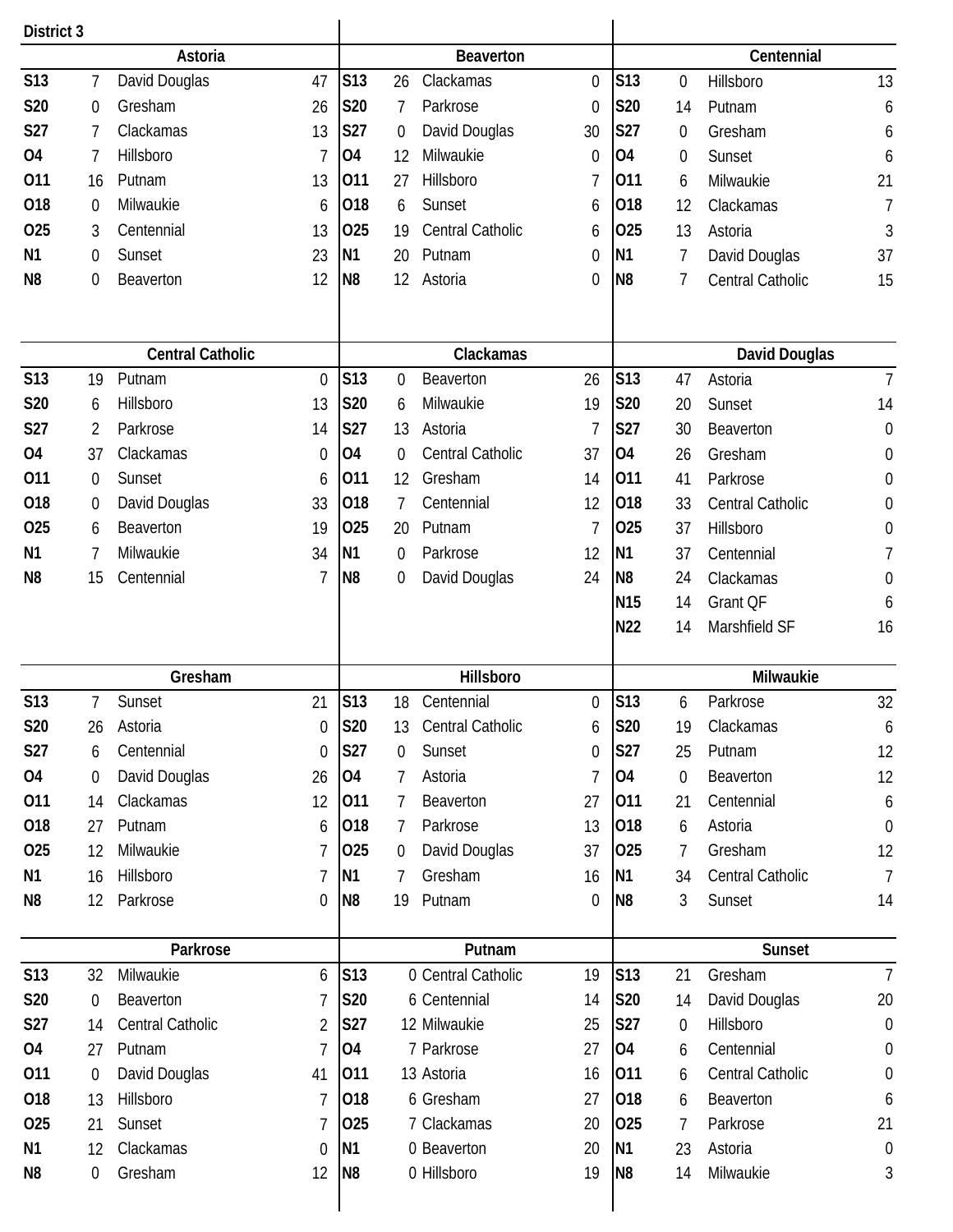| <b>Dallas</b><br><b>Forest Grove</b>                                                                                                     |                  |
|------------------------------------------------------------------------------------------------------------------------------------------|------------------|
| <b>S13</b><br>S13<br>McMinnville<br>13<br>Tigard<br>20<br>6                                                                              | 34               |
| S20<br>St. Helens<br>13<br>S20<br>20<br>Tigard<br>0                                                                                      | 21               |
| S27<br>S27<br>St. Helens<br>Oregon City<br>13<br>7<br>14                                                                                 | 14               |
| 04<br>04<br>13<br>Newberg<br>19<br>13<br>Oregon City                                                                                     | 28               |
| 011<br>Tillamook<br>011<br>West Linn<br>20<br>7<br>14                                                                                    | 13               |
| 018<br><b>West Linn</b><br>018<br>$\overline{7}$<br>Newberg<br>14<br>6                                                                   | 13               |
| 025<br><b>Forest Grove</b><br>025<br><b>Dallas</b><br>14<br>36<br>14                                                                     | 36               |
| N <sub>1</sub><br>Lake Oswego<br>N1<br>Tillamook<br>19<br>40<br>18                                                                       | 20               |
| McMinnville<br>N <sub>8</sub><br>$\mathbf 0$<br>18<br>N <sub>8</sub><br>13<br>Lake Oswego                                                | 48               |
| McMinnville<br>Lake Oswego                                                                                                               | Newberg          |
| <b>S13</b><br><b>S13</b><br><b>S13</b><br>West Linn<br>Oregon City<br>12<br><b>Forest Grove</b><br>34<br>7<br>54<br>6                    | 18               |
| S20<br>S20<br>West Linn<br>S20<br>35<br>Newberg<br>7<br>13<br>Lake Oswego<br>12<br>7                                                     | 35               |
| S27<br>McMinnville<br>S27<br>S27<br>Tillamook<br>Lake Oswego<br>19<br>32<br>19<br>7                                                      | 13               |
| 04<br>Tillamook<br>04<br>McMinnville<br><b>O4</b><br>$\overline{7}$<br>Tigard<br>7<br>35<br>14<br>39                                     | 6                |
| St. Helens<br>011<br>Newberg<br>011<br><b>Forest Grove</b><br>011<br>40<br>13<br>14<br>7<br>6                                            | $\overline{7}$   |
| 018<br>018<br>018<br>St. Helens<br>Tillamook<br>41<br>33<br>Tigard<br>21<br>19<br>$\mathbf 0$                                            | 16               |
| 025<br>West Linn<br>025<br>025<br>27<br>Oregon City<br>34<br>$\mathbf 0$<br>25<br>20<br>Tigard                                           | 42               |
| <b>Dallas</b><br>N <sub>1</sub><br>St. Helens<br>N <sub>1</sub><br>40<br>32<br>N1<br>Oregon City<br>19<br>21<br>0                        | 19               |
| N <sub>8</sub><br>48<br><b>Forest Grove</b><br>13<br>N <sub>8</sub><br>Dallas<br>N <sub>8</sub><br>18<br>0                               |                  |
| N <sub>15</sub><br>14<br>14<br>Albany QF                                                                                                 |                  |
| St. Helens<br><b>Oregon City</b>                                                                                                         | <b>Tigard</b>    |
| <b>S13</b><br><b>S13</b><br><b>Dallas</b><br><b>S13</b><br>Tillamook<br>Lake Oswego<br>54<br>33<br>20<br>14<br>12                        | 13               |
| S20<br>Tillamook<br>S20<br>Dallas<br>S20<br><b>Forest Grove</b><br>14<br>13<br>20<br>21<br>0                                             | $\boldsymbol{0}$ |
| <b>S27</b><br>S27<br>S27<br>13<br>Dallas<br><b>Forest Grove</b><br>West Linn<br>14<br>14<br>20                                           | 39               |
| <b>O4</b><br>04<br>O <sub>4</sub><br><b>Forest Grove</b><br>West Linn<br>32<br>Lake Oswego<br>13<br>28<br>20<br>14                       | 35               |
| 011<br>Lake Oswego<br>011<br>Oregon City<br>22<br>Tigard<br>011<br>40<br>14<br>6<br>6                                                    | 22               |
| St. Helens<br>Oregon City<br>McMinnville<br>018<br>018<br>24<br>018<br>21<br>24<br>$\theta$<br>$\boldsymbol{0}$                          | 33               |
| Tillamook<br>025<br>McMinnville<br>025<br>Newberg<br>025<br>34<br>25<br>19<br>35<br>16                                                   | $\mathbf 0$      |
| McMinnville<br>West Linn<br>Newberg<br>N <sub>1</sub><br>13<br>N <sub>1</sub><br>32<br>N1<br>42<br>21<br>0                               | 20               |
| St. Helens<br>N <sub>8</sub><br>N <sub>8</sub><br>20<br>20<br>19<br>Newberg<br>$\overline{0}$<br>$\mathbf 0$<br>Tigard<br>N <sub>8</sub> | $\mathbf 0$      |
| <b>Tillamook</b>                                                                                                                         | <b>West Linn</b> |
| S13<br>S13<br>St. Helens<br>33<br>Newberg<br>14<br>18                                                                                    | $\overline{7}$   |
| S20<br>Oregon City<br>S20<br>McMinnville<br>$\boldsymbol{0}$<br>14<br>13                                                                 | 12               |
| S27<br>Newberg<br>S27<br>32<br>Tigard<br>13<br>39                                                                                        | 20               |
| McMinnville<br>St. Helens<br>04<br>04<br>39<br>32<br>7                                                                                   | 20               |
| 011<br><b>Dallas</b><br>011<br><b>Forest Grove</b><br>13<br>7<br>20                                                                      | 14               |
| 018<br>Lake Oswego<br>018<br>Dallas<br>41<br>14<br>0                                                                                     | 6                |
| 025<br>025<br>Tigard<br>Lake Oswego<br>35<br>0<br>$\mathbf 0$                                                                            | 27               |
| <b>Forest Grove</b><br>Oregon City<br>N <sub>1</sub><br>18<br>N1<br>$\boldsymbol{0}$<br>20                                               | 13               |
| Tillamook<br>13<br>West Linn<br>20<br>N <sub>8</sub><br>20<br>N <sub>8</sub>                                                             | 13               |
|                                                                                                                                          |                  |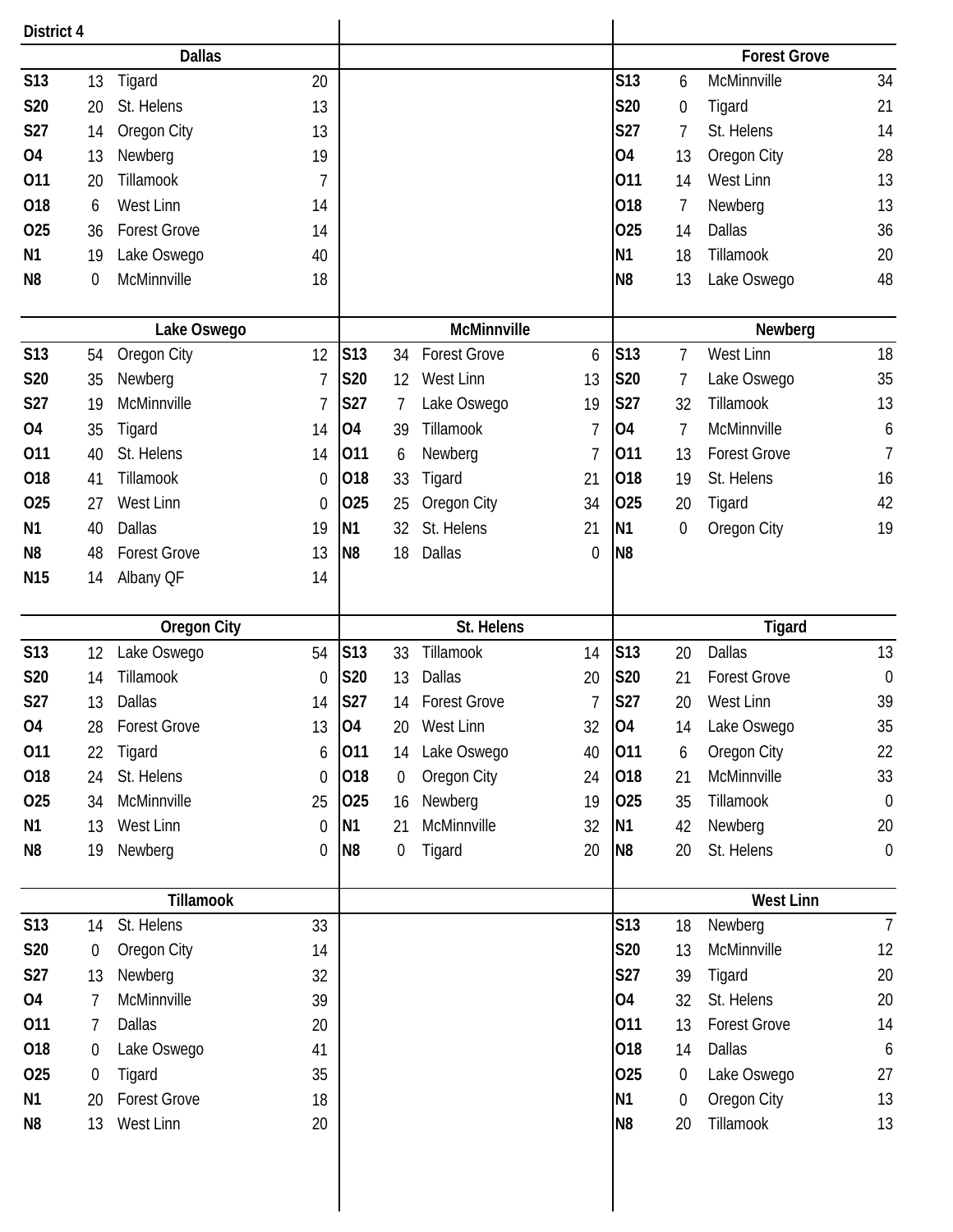| District 5      |                  |                        |          |                 |                  |                      |                  |                |                  |                       |                  |
|-----------------|------------------|------------------------|----------|-----------------|------------------|----------------------|------------------|----------------|------------------|-----------------------|------------------|
|                 |                  | Churchill              |          |                 |                  | <b>Cottage Grove</b> |                  |                |                  | <b>Junction City</b>  |                  |
| <b>S14</b>      | $\boldsymbol{0}$ | Cottage Grove          | 12       | S14             | 12               | Churchill at Civic   | 6                | S13            | $\boldsymbol{0}$ | North Eugene          | 26               |
| S20             | 13               | Junction City at Civic | 19       | S20             | 13               | North Bend           | 13               | <b>S20</b>     | 19               | Churchill at Civic    | 13               |
| S27             | $\boldsymbol{0}$ | Marshfield             | 39       | S27             | 19               | Junction City        | 12               | S27            | 12               | Cottage Grove         | 19               |
| 04              | 7                | South Eugene           | 52       | O <sub>4</sub>  | $\mathbf 0$      | Marshfield           | 48               | <b>O4</b>      | $\boldsymbol{0}$ | Willamette            | 26               |
| 011             | 19               | North Bend             | 35       | 011             | $\boldsymbol{0}$ | North Eugene         | $\overline{2}$   | 011            | 13               | Springfield           | 19               |
| 018             | 6                | Willamette             | 47       | 018             | 14               | Roseburg             | 45               | 018            | 13               | North Bend            | 19               |
| 025             | 6                | Thurston               | 38       | 025             | 6                | Sheldon              | 27               | 025            | 14               | Marshfield            | 34               |
| N1              | 6                | North Eugene           | 15       | N <sub>1</sub>  | 6                | Thurston             | 32               | N <sub>1</sub> | 13               | South Eugene          | 44               |
| N <sub>8</sub>  | 6                | Sheldon                | 19       | N <sub>8</sub>  | 0                | Willamette           | 21               | N <sub>8</sub> | 16               | McNary                | 6                |
|                 |                  |                        |          |                 |                  |                      |                  |                |                  |                       |                  |
|                 |                  | Marshfield             |          |                 |                  | <b>North Bend</b>    |                  |                |                  | North Eugene          |                  |
| <b>S13</b>      | 19               | Thurston               | 0        | S <sub>13</sub> | 19               | Roseburg             | 22               | <b>S13</b>     | 26               | at Junction City      | $\boldsymbol{0}$ |
| S20             | 31               | Springfield            | $\theta$ | S20             | 13               | at Cottage Grove     | 13               | <b>S20</b>     | 14               | Willamette at Civic   | 7                |
| S27             | 39               | Churchill              | 0        | S27             | 14               | Willamette           | 13               | S27            | 13               | Sheldon at Civic      | $\mathbf 0$      |
| <b>O4</b>       | 48               | Cottage Grove          | 0        | <b>O4</b>       | 6                | Sheldon              | 6                | <b>O4</b>      | 7                | Thurston              | 21               |
| 011             | 34               | South Eugene           | 7        | 011             | 35               | Churchill            | 19               | 011            | 2                | Cottage Grove         | $\mathbf 0$      |
| 018             | 33               | North Eugene           |          | 018             | 19               | Junction City        | 13               | 018            | 7                | Marshfield            | 33               |
| 025             | 34               | Junction City          | 14       | 025             | 7                | South Eugene         | 40               | 025            | 13               | Springfield           | 6                |
| N <sub>1</sub>  | 20               | South Salem            |          | N1              | 28               | Springfield          | 33               | N <sub>1</sub> | 15               | Churchill             | 6                |
| N <sub>8</sub>  | 6                | North Bend             | 6        | N <sub>8</sub>  | 6                | Marshfield           | 6                | N <sub>8</sub> | 7                | South Eugene          | 28               |
| N <sub>15</sub> | 27               | Roseburg QF            | 12       |                 |                  |                      |                  |                |                  |                       |                  |
| N <sub>22</sub> | 16               | David Douglas SF       | 14       |                 |                  |                      |                  |                |                  |                       |                  |
| N30             | $\boldsymbol{0}$ | Jesuit F               | 28       |                 |                  |                      |                  |                |                  |                       |                  |
|                 |                  |                        |          |                 |                  |                      |                  |                |                  |                       |                  |
|                 |                  | Sheldon                |          |                 |                  | South Eugene         |                  |                |                  | Springfield           |                  |
| S13             | 0                | South Eugene at Civic  | 38       | S13             | 38               | Sheldon at Civic     | $\boldsymbol{0}$ | <b>S13</b>     | 7                | at Willamette         | 14               |
| S20             | 0                | at Thurston            | 6        | <b>S20</b>      | 19               | at Roseburg          | 26               | S20            | 0                | at Marshfield         | 31               |
| S27             | 0                | North Eugene at Civic  | 13       | <b>S27</b>      | 25               | Springfield          | 18               | <b>S27</b>     | 18               | South Eugene          | 25               |
| 04              | 6                | North Bend             | 6        | <b>O4</b>       | 52               | Churchill            | 7                | <b>O4</b>      | $\boldsymbol{0}$ | Medford               | 19               |
| 011             | $\boldsymbol{0}$ | Roseburg               | 38       | 011             | 7                | Marshfield           | 34               | 011            | 19               | Junction City         | 13               |
| 018             | 7                | Springfield            | 19       | 018             | 27               | Thurston             | 13               | 018            | 19               | Sheldon               | 7                |
| 025             | 27               | Cottage Grove          | 6        | 025             | 40               | North Bend           | 7                | 025            | 6                | North Eugene          | 13               |
| N1              | 19               | Willamette             | 26       | N1              | 44               | Junction City        | 13               | N <sub>1</sub> | 33               | North Bend            | 28               |
| N8              | 19               | Churchill              | 6        | N <sub>8</sub>  | 28               | North Eugene         | 7                | N <sub>8</sub> | 20               | Thurston              | 20               |
|                 |                  |                        |          |                 |                  |                      |                  |                |                  |                       |                  |
|                 |                  | Thurston               |          |                 |                  |                      |                  |                |                  | Willamette            |                  |
| S13             | 0                | at Marshfield          | 19       |                 |                  |                      |                  | S13            | 14               | Springfield           | $\overline{7}$   |
| <b>S20</b>      | 6                | Sheldon                | 0        |                 |                  |                      |                  | <b>S20</b>     | 7                | North Eugene at Civic | 20               |
| S27             | $\overline{7}$   | <b>Grants Pass</b>     | 14       |                 |                  |                      |                  | S27            | 13               | North Bend            | 14               |
| 04              | 21               | North Eugene           | 7        |                 |                  |                      |                  | <b>O4</b>      | 26               | Junction City         | $\mathbf 0$      |
| 011             | 13               | Willamette             | 0        |                 |                  |                      |                  | 011            | $\boldsymbol{0}$ | Thurston              | 13               |
| 018             | 13               | South Eugene           | 27       |                 |                  |                      |                  | 018            | 47               | Churchill             | 6                |
| 025             | 38               | Churchill              | 6        |                 |                  |                      |                  | 025            | 38               | Sweet Home            | 18               |
|                 |                  |                        |          |                 |                  |                      |                  |                |                  |                       |                  |
| N1              | 32               | <b>Cottage Grove</b>   | 6        |                 |                  |                      |                  | N <sub>1</sub> | 26               | Sheldon               | 19               |
| N <sub>8</sub>  | 20               | Springfield            | 20       |                 |                  |                      |                  | N <sub>8</sub> | 21               | <b>Cottage Grove</b>  | $\boldsymbol{0}$ |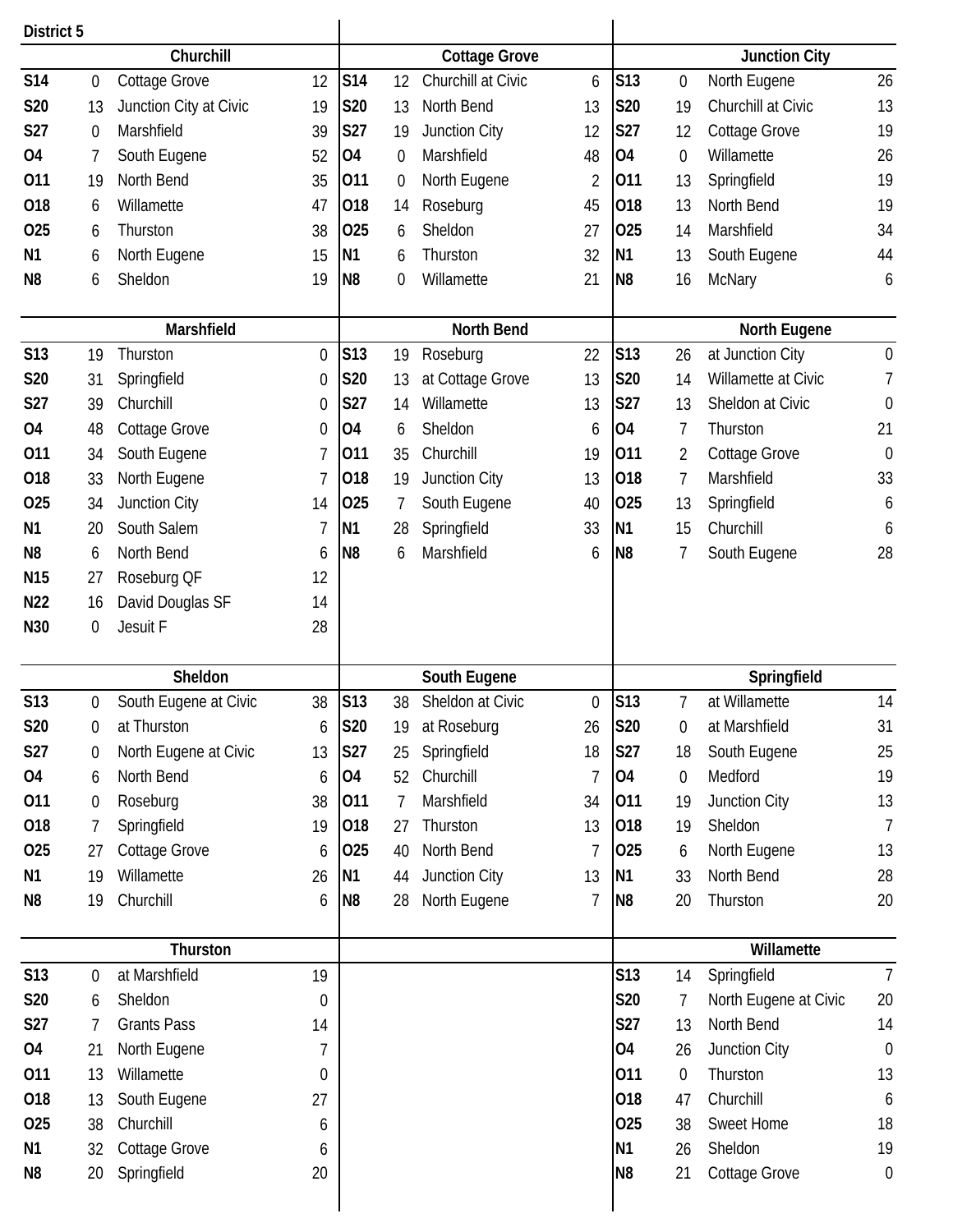| District 6     |                  |                      |             |                 |                  |                     |                |                |                  |                      |                  |
|----------------|------------------|----------------------|-------------|-----------------|------------------|---------------------|----------------|----------------|------------------|----------------------|------------------|
|                |                  | Ashland              |             |                 |                  | Crater              |                |                |                  | <b>Grants Pass</b>   |                  |
| <b>S13</b>     | 20               | Lebanon              | 6           | S <sub>13</sub> | 20               | South Umpqua        | 6              | S13            | 32               | Enterprise (CA)      | 12               |
| S20            | 34               | McNary               |             | S20             | 6                | Albany              | 34             | <b>S20</b>     | 21               | Bend                 | $\boldsymbol{0}$ |
| S27            | 14               | Roseburg             | 20          | S27             | 7                | Corning (CA)        | 14             | S27            | 14               | Thurston             | $\overline{1}$   |
| <b>O4</b>      | 13               | Del Norte (CA)       |             | O4              | 21               | Lebanon             | 54             | <b>O4</b>      | 7                | Roseburg             | 13               |
| 011            | 7                | Medford              | 28          | 011             | 6                | Klamath Union       | 36             | 011            | 0                | Corvallis            | 6                |
| 018            | 28               | Albany               | 7           | 018             | 0                | Medford             | 41             | 018            | 0                | Klamath Union        | 12               |
| 025            | 22               | <b>Grants Pass</b>   | 14          | 025             | 7                | Roseburg            | 33             | 025            | 14               | Ashland              | 22               |
| N <sub>1</sub> | 13               | Klamath Union        | 20          | N <sub>1</sub>  | 6                | <b>Grants Pass</b>  | 31             | N <sub>1</sub> | 31               | Crater               | $\boldsymbol{6}$ |
| N <sub>8</sub> | 40               | Crater               | $\theta$    | N <sub>8</sub>  | 0                | Ashland             | 40             | N <sub>8</sub> | 13               | Medford              | 21               |
|                |                  | <b>Klamath Union</b> |             |                 |                  | Medford             |                |                |                  | Roseburg             |                  |
| <b>S13</b>     | 34               | South Salem          | 26          |                 | 24               | McKinley (HI)       | 14             | <b>S13</b>     | 22               | at North Bend        | 19               |
| S20            | 33               | North Salem          | 14          | S <sub>13</sub> | 6                | Hudson's Bay (WA)   | 2              | <b>S20</b>     | 26               | South Eugene         | 19               |
| <b>S27</b>     | 7                | Anderson (CA)        | 6           | S20             | 27               | Corvallis           | 0              | S27            | 20               | Ashland              | 14               |
| 04             | $\overline{7}$   | Borah (ID)           | 33          | S27             | 19               | Springfield         | 0              | <b>O4</b>      | 13               | <b>Grants Pass</b>   | $\overline{1}$   |
| 011            | 36               | Crater               | 6           | 04              |                  |                     |                | 011            | 38               | Sheldon              | 0                |
| 018            | 12               | <b>Grants Pass</b>   | $\mathbf 0$ | 011             | 28               | Ashland             | 7              | 018            | 45               | <b>Cottage Grove</b> | 14               |
| 025            | 19               | Medford              | 7           | 018             | 41               | Crater              | 0              | 025            | 33               | Crater               | 6                |
| N <sub>1</sub> | 20               | Ashland              | 13          | 025             | 7                | Klamath Union       | 19             | <b>N1</b>      | 19               | Medford              | 7                |
| N <sub>8</sub> | 7                | Roseburg             | 26          | N <sub>1</sub>  | 7                | Roseburg            | 19             | N <sub>8</sub> | 26               | Klamath Union        | 7                |
|                |                  |                      |             | N <sub>8</sub>  | 21               | <b>Grants Pass</b>  | 13             | <b>N15</b>     | 12               | Marshfield QF        | 27               |
| District 7     |                  |                      |             |                 |                  |                     |                |                |                  |                      |                  |
|                |                  | <b>Baker</b>         |             |                 |                  | <b>Bend</b>         |                |                |                  | <b>Crook County</b>  |                  |
| <b>S13</b>     | 24               | Ontario              | 7           | S13             | $\boldsymbol{0}$ | Bishop Kelly (ID)   | 12             | <b>S13</b>     | 32               | Madras               | 12               |
| <b>S20</b>     | 6                | Nampa (ID)           | 21          | S20             | 0                | <b>Grants Pass</b>  | 21             | <b>S20</b>     | $\mathbf 0$      | Lebanon              | 20               |
| S27            | 32               | McLoughlin           | 13          | <b>S27</b>      | 0                | Pendleton           | 27             | <b>S27</b>     | 19               | Hermiston            | 12               |
| 04             | 6                | Hermiston            | 20          | <b>O4</b>       | $\boldsymbol{0}$ | La Grande           | 19             | <b>O4</b>      | $\boldsymbol{0}$ | Pendleton            | 32               |
| 011            | $\boldsymbol{0}$ | Pendleton            | 31          | 011             | 20               | <b>Crook County</b> | 14             | 011            | 14               | Bend                 | 20               |
| 018            | 14               | Crook County         | 15          | 018             | 16               | McLoughlin          | 13             | 018            | 15               | <b>Baker</b>         | 14               |
| 025            | 7                | Bend                 | 21          | 025             | 21               | <b>Baker</b>        | 7              | 025            | 20               | Redmond              | 20               |
| N <sub>1</sub> | 7                | Redmond              | 27          | <b>N1</b>       | 13               | Hermiston           | 13             | N <sub>1</sub> | 7                | La Grande            | 26               |
| N8             | 6                | La Grande            | 20          | N <sub>8</sub>  | 2                | Redmond             | 6              | N <sub>8</sub> | 12               | McLoughlin           | 18               |
|                |                  | Hermiston            |             |                 |                  | La Grande           |                |                |                  | McLoughlin           |                  |
| S13            | 6                | Sunnyside (WA)       | 40          | S13             | 27               | Payette (ID)        | $\overline{7}$ | <b>S13</b>     | 6                | DeSales (WA)         | $\boldsymbol{6}$ |
| S20            | 13               | DeSales (WA)         | 6           | S20             | 14               | Evergreen (WA)      | 13             | S20            | 33               | <b>Bruns</b>         | 12               |
| <b>S27</b>     | 12               | Crook County         | 19          | <b>S27</b>      | 19               | Redmond             | 7              | <b>S27</b>     | 13               | <b>Baker</b>         | 32               |
| 04             | 20               | <b>Baker</b>         | 6           | O4              | 19               | Bend                | 0              | <b>O4</b>      | 13               | Redmond              | 26               |
| 011            | 6                | Redmond              | 19          | 011             | 26               | McLoughlin          | 0              | 011            | $\boldsymbol{0}$ | La Grande            | 26               |
| 018            | 14               | La Grande            | 20          | 018             | 20               | Hermiston           | 14             | 018            | 13               | Bend                 | 16               |
| 025            | 13               | McLoughlin           | 33          | 025             | 6                | Pendleton           | 48             | 025            | 33               | Hermiston            | 13               |
| N <sub>1</sub> | 13               | Bend                 | 13          | N <sub>1</sub>  | 26               | <b>Crook County</b> | 7              | N <sub>1</sub> | 13               | Pendleton            | 48               |
| N <sub>8</sub> | 7                | Pendleton            | 27          | N <sub>8</sub>  | 20               | <b>Baker</b>        | 6              | N <sub>8</sub> | 18               | Crook County         | 12               |
|                |                  |                      |             |                 |                  |                     |                |                |                  |                      |                  |

 $\mathsf{l}$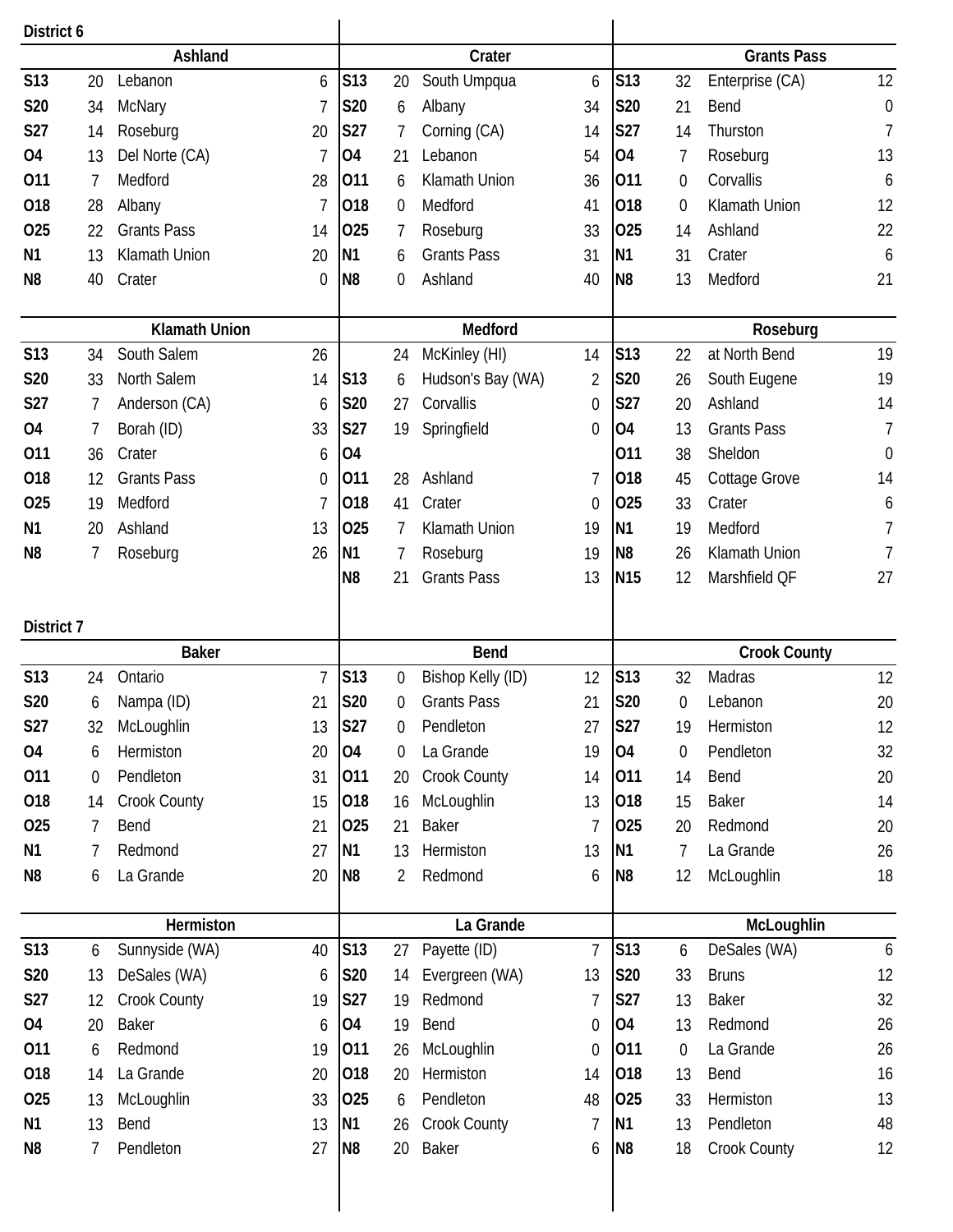|                      |                  | Ontario                   |                  |                 | Pendleton                   |                |                                  |                        | Redmond             |                  |
|----------------------|------------------|---------------------------|------------------|-----------------|-----------------------------|----------------|----------------------------------|------------------------|---------------------|------------------|
| <b>S13</b>           | 13               | Caldwell-ID               | 30               | S <sub>13</sub> | 13 Eisenhower (WA)          | 12             | S13                              | 14                     | <b>Burns</b>        | $\mathbf 0$      |
| <b>S20</b>           | 7                | Baker                     | 24               | S20             | 6 Walla Walla (WA)          | 19             | S20                              | 6                      | <b>Grant Union</b>  | $\boldsymbol{0}$ |
| S27                  | 33               | Payette-ID                | 0                | S27             | 27 Bend                     | 0              | S27                              | 7                      | La Grande           | 19               |
| <b>04</b>            | 25               | Nyssa                     | 0                | O4              | 32 Crook County             | 0              | <b>O4</b>                        | 26                     | McLoughlin          | 13               |
| 011                  | 24               | Weiser-ID                 | 6                | 011             | 31 Baker                    | 0              | 011                              | 19                     | Hermiston           | 6                |
| 018                  | $\overline{0}$   | Vale                      | 3                | 018             | 74 Redmond                  | 0              | 018                              | $\boldsymbol{0}$       | Pendleton           | 74               |
| 025                  | 7                | <b>Bishop Kelly-ID</b>    | 49               | 025             | 48 La Grande                | 6              | 025                              | 20                     | <b>Crook County</b> | 20               |
| N <sub>1</sub>       | 27               | Emmett-ID                 | 12               | N <sub>1</sub>  | 48 McLoughlin               | 13             | <b>N1</b>                        | 27                     | <b>Baker</b>        | $\overline{1}$   |
| N8                   | 25               | Vallivue-ID               | 14               | N <sub>8</sub>  | 27 Hermiston                | $\overline{7}$ | N <sub>8</sub>                   | 6                      | Bend                | $\overline{2}$   |
|                      |                  |                           |                  | N15             | Jesuit QF<br>$\overline{7}$ | 14             |                                  |                        |                     |                  |
|                      |                  |                           |                  |                 |                             |                |                                  |                        |                     |                  |
| <b>District 8</b>    |                  |                           |                  |                 |                             |                |                                  |                        |                     |                  |
|                      |                  | Albany                    |                  |                 |                             |                |                                  |                        | Corvallis           |                  |
| <b>S13</b>           |                  | 22 Corvallis              | 0                |                 |                             |                | <b>S13</b>                       | $\boldsymbol{0}$       | Albany              | 22               |
| S20                  |                  | 34 Crater                 | 6                |                 |                             |                | S20                              | $\mathbf 0$            | Medford             | 27               |
| <b>S27</b>           |                  | 40 Sweet Home             | 21               |                 |                             |                | S27                              | 6                      | South Salem         | 26               |
| 04                   |                  | 26 McNary                 | 0                |                 |                             |                | 04                               | $\mathbf 0$            | North Salem         | 13               |
| 011                  |                  | 20 Lebanon                | 6                |                 |                             |                | 011                              | 6                      | <b>Grants Pass</b>  | $\boldsymbol{0}$ |
| 018                  |                  | 7 Ashland                 | 28               |                 |                             |                | 018                              | 19                     | Sweet Home          | 6                |
| 025                  |                  | 7 South Salem             | 6                |                 |                             |                | 025                              | 14                     | <b>McNary</b>       | 6                |
| N1                   |                  | 12 North Salem            | 7                |                 |                             |                | N1                               | 6                      | Lebanon             | 13               |
| N <sub>8</sub>       |                  | 14 Corvallis              | 7                |                 |                             |                | N <sub>8</sub>                   | 7                      | Albany              | 14               |
| N <sub>15</sub>      |                  | 14 Lake Oswego QF         | 14               |                 |                             |                |                                  |                        |                     |                  |
|                      |                  |                           |                  |                 |                             |                |                                  |                        |                     |                  |
|                      |                  | (Albany advances 319-286) |                  |                 |                             |                |                                  |                        |                     |                  |
| N <sub>22</sub>      |                  | 0 Jesuit SF               | 20               |                 |                             |                |                                  |                        |                     |                  |
|                      |                  |                           |                  |                 |                             |                |                                  |                        |                     |                  |
|                      |                  | Lebanon                   |                  |                 | <b>McNary</b>               |                |                                  |                        | North Salem         |                  |
| S13                  | 6                | Ashland                   | 20               | S13             | 0 North Salem               | 7              | <b>S13</b>                       | 7                      | McNary              | 0                |
| <b>S20</b>           | 20               | Crook County              | $\mathbf 0$      | S20             | 7 Ashland                   | 34             | S20                              |                        |                     |                  |
| <b>S27</b>           | 7                | <b>McNary</b>             | 6                | <b>S27</b>      | 6 Lebanon                   | $\overline{7}$ | <b>S27</b>                       | 14                     | Klamath Union       | 33               |
| 04                   | 54               | Crater                    | 21               | 04              | 0 Albany                    | 26             | 04                               | 13                     | Corvallis           | $\mathbf 0$      |
| 011                  | 6                | Albany                    | 20               | 011             | 7 South Salem               | 33             | 011                              | 26                     | Sweet Home          | $\boldsymbol{0}$ |
| 018                  | 14               | South salem               | 14               | 018             | 19 North Salem              | 26             | 018                              | 26                     | <b>McNary</b>       | 19               |
| 025                  | 13               | North Salem               | 20               | 025             | 6 Corvallis                 | 14             | 025                              | 20                     | Lebanon             | 13               |
| N1                   | 13               | Corvallis                 | 6                | N1              | 26 Sweet Home               | 19             | N <sub>1</sub>                   | 7                      | Albany              | 12               |
| N <sub>8</sub>       | 20               | <b>Sweet Home</b>         | 0                | N <sub>8</sub>  | 6 Junction City             | 16             | N <sub>8</sub>                   | 3                      | South Salem         | $\mathbf 0$      |
|                      |                  |                           |                  |                 |                             |                |                                  |                        |                     |                  |
|                      |                  | South Salem               |                  |                 |                             |                |                                  |                        | <b>Sweet Home</b>   |                  |
| S13                  | 26               | Klamath Union             | 34               |                 |                             |                | S13                              | 18                     | Serra Catholic      | $\overline{0}$   |
| S20                  | $\boldsymbol{0}$ | Hudson's Bay (WA)         | 6                |                 |                             |                | S20                              | 0                      | Newport             | 20               |
| <b>S27</b>           | 26               | Corvallis                 | 6                |                 |                             |                | S27                              | 21                     | Albany              | 40               |
| 04                   | 49               | <b>Sweet Home</b>         | 0                |                 |                             |                | 04                               | $\boldsymbol{0}$       | South Salem         | 49               |
| 011                  | 33               | <b>McNary</b>             | 7                |                 |                             |                | 011                              | 0                      | North Salem         | 26               |
| 018                  | 14               | Lebanon                   | 14               |                 |                             |                | 018                              | 6                      | Corvallis           | 19               |
| 025                  | 6                | Albany                    | 7                |                 |                             |                | 025                              | 18                     | Willamette          | 38               |
| N1<br>N <sub>8</sub> | 7<br>0           | Marshfield<br>North Salem | 20<br>$\sqrt{3}$ |                 |                             |                | N <sub>1</sub><br>N <sub>8</sub> | 19<br>$\boldsymbol{0}$ | McNary<br>Lebanon   | 26<br>20         |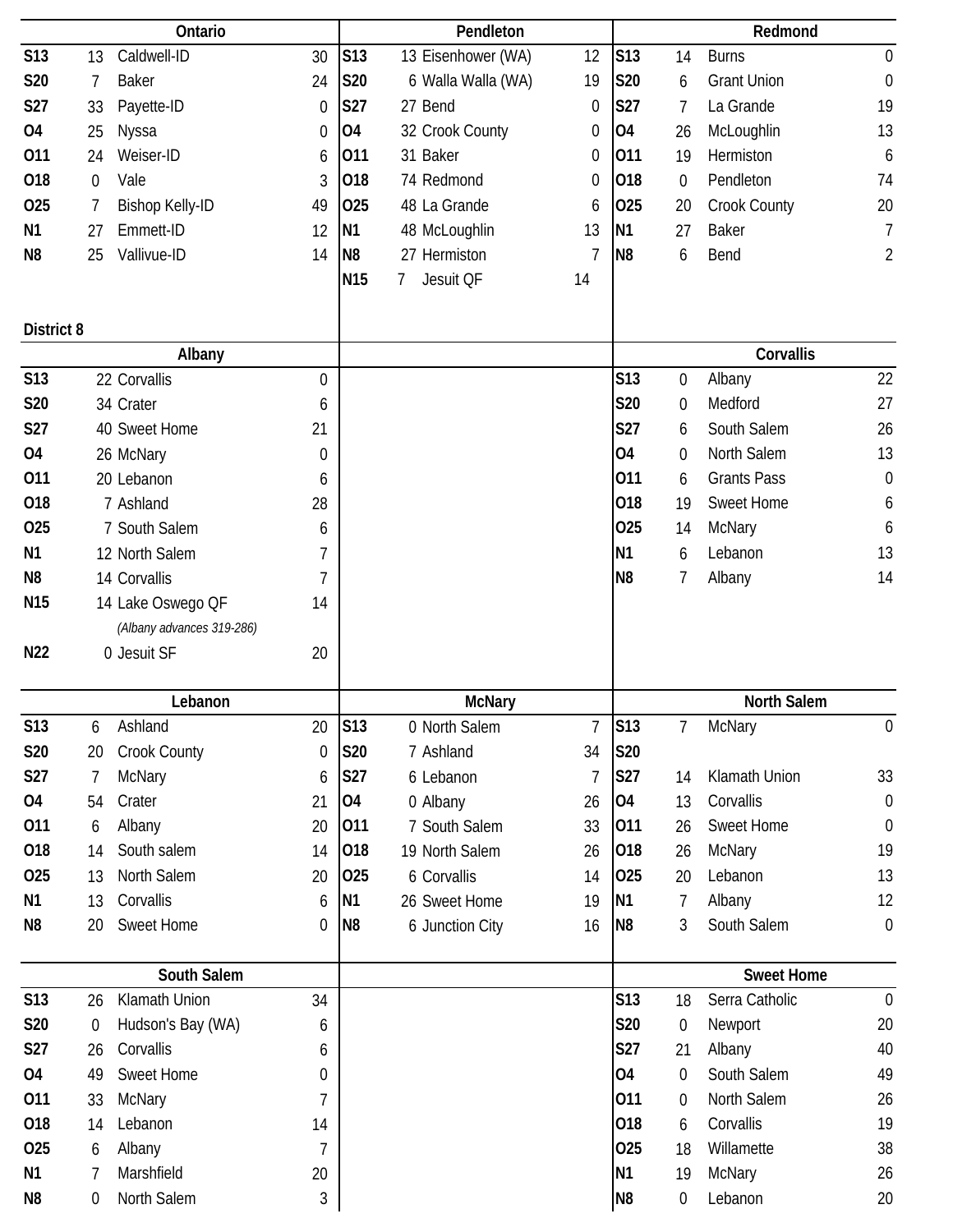## **1968 Class A-2 Football Schedules and Scores**

 $\overline{\phantom{a}}$ 

| District 1     |                  |                    |                  |                |                |                   |                |                 |                  |                       |                  |
|----------------|------------------|--------------------|------------------|----------------|----------------|-------------------|----------------|-----------------|------------------|-----------------------|------------------|
|                |                  | Clatskanie         |                  |                |                | <b>Hood River</b> |                |                 |                  | Knappa                |                  |
| <b>S13</b>     | 16               | Rainier            | 13               | <b>S13</b>     | $\overline{0}$ | at Neah-Kah-Nie   | 26             | S <sub>13</sub> | 9                | at Vernonia           | 12               |
| S20            | 27               | at Seaside         | 13               | S20            | 6              | Rainier           | 8              | <b>S20</b>      | 7                | Scappoose             | $\overline{7}$   |
| S28            | 33               | Knappa             | 20               | S27            | 19             | Seaside           | 6              | S28             | 20               | at Clatskanie         | 33               |
| <b>O4</b>      | 0                | at North Catholic  | 27               | O <sub>4</sub> | 12             | Knappa            | 13             | <b>O4</b>       | 13               | <b>Hood River</b>     | 12               |
| 011            | 9                | Warrenton          | 0                | 012            | 0              | North Catholic    | 27             | 011             | $\mathbf 0$      | at Rainier            | 46               |
| 018            | 7                | at Vernonia        | 0                | 018            | 45             | at Warrenton      | 20             | 018             | 12               | Seaside               | 32               |
| <b>O25</b>     | 7                | Scappoose          | 0                | 025            | 13             | Vernonia          | 6              | 025             | 6                | at Neah-Kah-Nie       | 24               |
| N <sub>1</sub> | 7                | at Neah-Kah-Nie    | 9                | N1             | 7              | Scappoose         | 25             | N <sub>2</sub>  | $\overline{0}$   | at North Catholic     | 43               |
| N8             | 20               | at Hood River      | 14               | N <sub>8</sub> | 14             | Clatskanie        | 20             | N <sub>8</sub>  | 13               | Warrenton             | 0                |
|                |                  | Neah-Kah-Nie       |                  |                |                |                   |                |                 |                  | <b>North Catholic</b> |                  |
| <b>S13</b>     | 26               | <b>Hood River</b>  | 0                |                |                |                   |                | S13             | 19               | at Warrenton          | 0                |
| <b>S20</b>     | 21               | at Warrenton       | 0                |                |                |                   |                | S21             | 32               | Vernonia              | $\boldsymbol{0}$ |
| S27            | 15               | Rainier            | 6                |                |                |                   |                | S27             | 13               | at Scappoose          | $\boldsymbol{0}$ |
| 04             | 0                | at Vernonia        | 0                |                |                |                   |                | 05              | 27               | Clatskanie            | 0                |
| 011            | 12               | Seaside            | 7                |                |                |                   |                | 012             | 27               | at Hood River         | 0                |
| 018            | 20               | at Scappoose       | 0                |                |                |                   |                | 019             | 24               | Rainier               | 6                |
| 025            | 24               | Knappa             | 6                |                |                |                   |                | 025             | 19               | at Seaside            | 0                |
| N <sub>1</sub> | 9                | Clatskanie         | 7                |                |                |                   |                | N <sub>2</sub>  | 43               | Knappa                | $\boldsymbol{0}$ |
| N9             | 24               | at Norfth Catholic | 26               |                |                |                   |                | N <sub>9</sub>  | 26               | Neah-Kah-Nie          | 24               |
|                |                  |                    |                  |                |                |                   |                | N <sub>16</sub> | 12               | Sheridan QF           | $\overline{7}$   |
|                |                  |                    |                  |                |                |                   |                | N22             | 13               | <b>Bandon SF</b>      | 37               |
|                |                  | Rainier            |                  |                |                | Scappose          |                |                 |                  | Seaside               |                  |
| <b>S13</b>     | 13               | at Clatskanie      | 16               | S13            | 18             | Seaside           | $\overline{0}$ | S13             | $\mathbf 0$      | at Scappoose          | 18               |
| <b>S20</b>     | 8                | <b>Hood River</b>  | 6                | <b>S20</b>     | 7              | Knappa            | 7              | <b>S20</b>      | 7                | Clatskanie            | 12               |
| <b>S27</b>     | $\boldsymbol{6}$ | Neah-Kah-Nie       | 15               | S27            | $\overline{0}$ | North Catholic    | 13             | <b>S27</b>      | 6                | at Hood River         | 19               |
| 04             | 7                | Seaside            | 0                | 04             | 25             | Warrenton         | 26             | <b>O4</b>       | $\mathbf 0$      | Rainier               | $\overline{1}$   |
| 011            | 46               | Knappa             | $\overline{0}$   | 011            | 14             | Vernonia          | 0              | 011             | 7                | Neah-Kah-Nie          | 12               |
| 019            | 6                | at North Catholic  | 24               | 018            | 0              | Neah-Kah-Nie      | 20             | 018             | 32               | at Knappa             | 12               |
| 025            | 35               | Warrenton          |                  | 025            | 0              | Clatskanie        | 7              | 025             | $\boldsymbol{0}$ | North Catholic        | 19               |
| N <sub>1</sub> | $\mathbf 0$      | at Vernonia        | 14               | N <sub>1</sub> | 25             | <b>Hood River</b> | 7              | N <sub>1</sub>  | 34               | at Warrenton          | 14               |
| N <sub>8</sub> | 14               | Scappoose          | 6                | N <sub>8</sub> | 6              | at Rainier        | 0              | N <sub>8</sub>  | $\boldsymbol{0}$ | Vernonia              | $\boldsymbol{0}$ |
|                |                  | Vernonia           |                  |                |                |                   |                |                 |                  | Warrenton             |                  |
| <b>S13</b>     | 12               | Knappa             | 9                |                |                |                   |                | S13             | $\boldsymbol{0}$ | North Catholic        | 19               |
| <b>S21</b>     | $\boldsymbol{0}$ | at North Catholic  | 32               |                |                |                   |                | S20             | 0                | Neah-Kah-Nie          | 21               |
| S27            | 6                | Warrenton          | 20               |                |                |                   |                | S27             | 20               | at Vernonia           | 6                |
| 04             | $\mathbf 0$      | Neah-Kah-Nie       | $\boldsymbol{0}$ |                |                |                   |                | 04              | 26               | Scappoose             | 25               |
| 011            | 0                | at Scappoose       | 14               |                |                |                   |                | 011             | $\boldsymbol{0}$ | at Clatskanie         | 19               |
| 018            | $\boldsymbol{0}$ | Clatskanie         | 7                |                |                |                   |                | 018             | 20               | <b>Hood River</b>     | 45               |
| 025            | 6                | at Hood River      | 13               |                |                |                   |                | 025             | 14               | at Rainier            | 65               |
| N1             | 14               | Rainier            | 0                |                |                |                   |                | N1              | 14               | Seaside               | 34               |
| N8             | 0                | at Seaside         | 0                |                |                |                   |                | N <sub>8</sub>  | $\boldsymbol{0}$ | at Knappa             | 13               |
|                |                  |                    |                  |                |                |                   |                |                 |                  |                       |                  |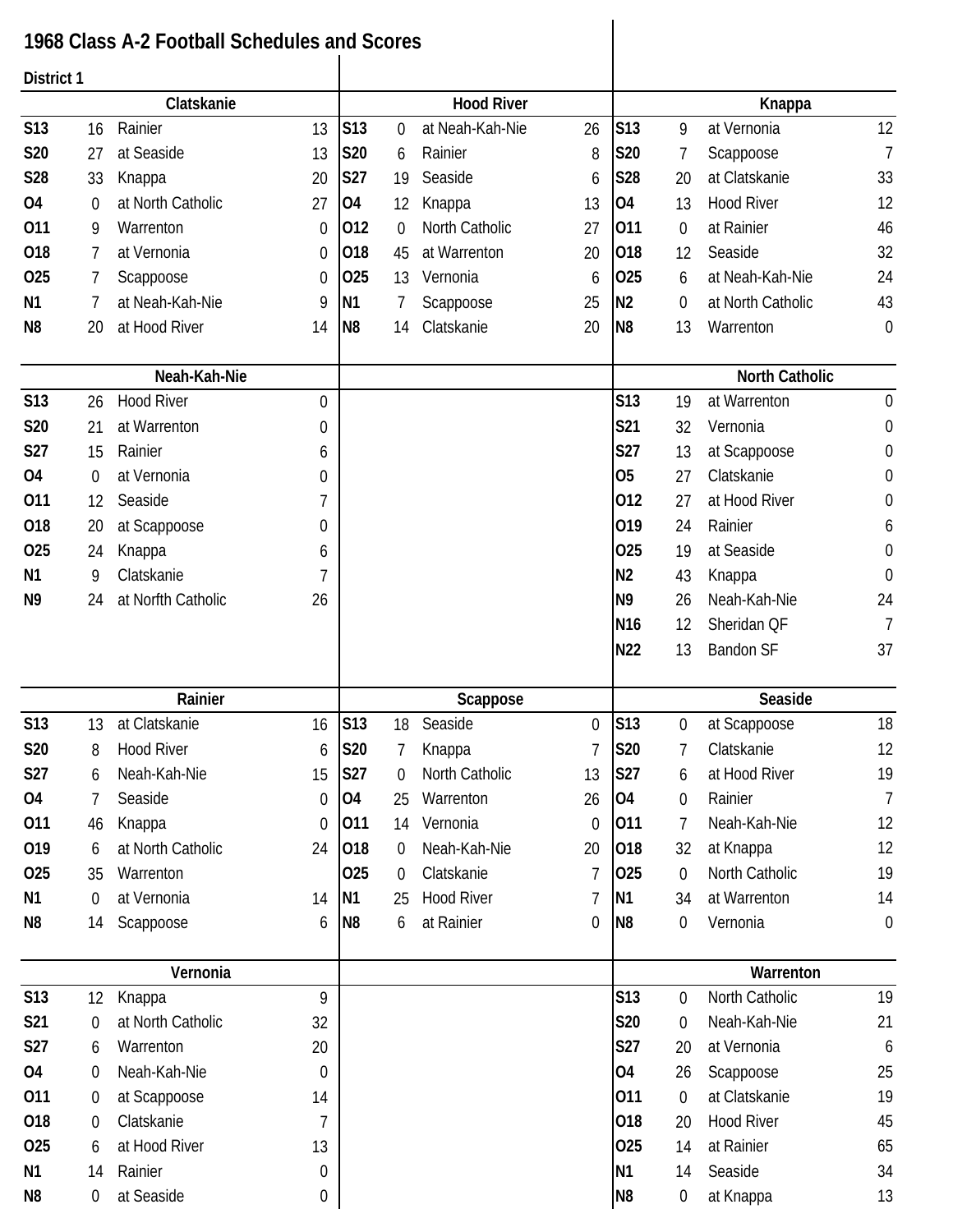| <b>District 2</b> |                  |                         |    |                       |    |                    |                  |                 |                  |                      |                  |
|-------------------|------------------|-------------------------|----|-----------------------|----|--------------------|------------------|-----------------|------------------|----------------------|------------------|
|                   |                  | Amity                   |    |                       |    | <b>Banks</b>       |                  |                 |                  | Dayton               |                  |
| <b>S13</b>        | 7                | at Willamina            | 52 | S13                   | 25 | Taft               | 12               | S13             | 20               | at Philomath         | 19               |
| S20               | $\boldsymbol{0}$ | at Centra; Linn         | 26 | <b>S20</b>            | 6  | Sheridan           | 13               | <b>S20</b>      | $\boldsymbol{0}$ | Yamhill-Carlton      | 6                |
| S27               | 6                | Sherwood                | 34 | <b>S27</b>            | 25 | Philomath          | $\mathbf 0$      | S27             | 26               | at Willamina         | 37               |
| 04                | $\boldsymbol{0}$ | at Dayton               | 20 | 04                    | 16 | Yamhill-Carlton    | 0                | O <sub>4</sub>  | 20               | Amity                | $\boldsymbol{0}$ |
| 011               | 6                | Nestucca                | 20 | 011                   | 19 | Willamina          | 12               | 011             | 18               | at Sherwood          | 27               |
| 018               | $\boldsymbol{0}$ | at Banks                | 27 | 018                   | 27 | Amity              | $\boldsymbol{0}$ | 018             | 26               | at Taft              | $\mathbf 0$      |
| 025               | 6                | Sheridan                | 35 | 025                   | 26 | at Sherwood        | 6                | 025             | 45               | Nestucca             | $\mathbf 0$      |
| N <sub>1</sub>    | 7                | Philomath               | 24 | N <sub>1</sub>        | 45 | Dayton             | 13               | N <sub>1</sub>  | 13               | at Banks             | 45               |
| N <sub>8</sub>    | 6                | Yamhill-Carlton         | 13 | N <sub>8</sub>        | 47 | Nestucca           | $\boldsymbol{0}$ | N <sub>8</sub>  | 7                | Sheridan             | 21               |
|                   |                  |                         |    |                       |    |                    |                  |                 |                  |                      |                  |
|                   |                  | Nestucca<br>at Sheridan |    |                       |    | Philomath          |                  | <b>S13</b>      |                  | Sheridan             |                  |
| S13<br><b>S20</b> | 12               | Philomath               | 20 | S <sub>6</sub><br>S13 | 6  | Toledo             | $\mathbf 0$      | <b>S20</b>      | 20               | Nestucca<br>at Banks | 12               |
|                   | 12               |                         | 13 |                       | 19 | Dayton             | 20               |                 | $\overline{0}$   |                      | 6                |
| S27               | 6                | at Yamhill-Carlton      | 26 | S20                   | 13 | at Nestucca        | 12               | S27<br>04       | 33               | Toledo<br>Philomath  | 6                |
| 04                | $\mathbf 0$      | Willamina               | 44 | S27                   | 0  | <b>Banks</b>       | 25               |                 | 20               |                      | 13               |
| 011               | 20               | at Amity                | 6  | O <sub>4</sub>        | 13 | at Sheridan        | 52               | 011             | 18               | at Yamhill-Carlton   | 13               |
| 018               | 20               | Sherwood                | 33 | 011                   | 20 | Yamhill-Carlton    | 12               | 018             | 40               | Willamina            | 6                |
| 025               | 0                | at Dayton               | 45 | 018                   |    |                    |                  | 025             | 35               | at Amity             | 6                |
| N <sub>1</sub>    |                  |                         |    | 025                   | 13 | at Willamina       | 12               | N <sub>1</sub>  | 13               | Sherwood             | $\boldsymbol{0}$ |
| N <sub>8</sub>    | 0                | <b>Banks</b>            | 47 | N <sub>1</sub>        | 24 | Amity              | 7                | N <sub>8</sub>  | 21               | at Dayton            | $\overline{7}$   |
|                   |                  |                         |    | N <sub>8</sub>        | 7  | at Sherwood        | 33               | N <sub>16</sub> | 7                | North Catholic QF    | 12               |
|                   |                  | Sherwood                |    |                       |    | Willamina          |                  |                 |                  | Yamhill-Carlton      |                  |
| <b>S13</b>        | 6                | at Yamhill-Carlton      | 15 | S13                   | 52 | Amity              | $\overline{1}$   | S13             | 15               | Sherwood             | 6                |
| S20               | 13               | Willamina               | 6  | S20                   | 6  | at Sherwood        | 13               | S20             | 6                | at Dayton            | $\boldsymbol{0}$ |
| S27               | 34               | Amity                   | 6  | S27                   | 37 | Dayton             | 26               | S27             | 26               | Nestucca             | 6                |
| <b>O4</b>         | 19               | at Taft                 | 18 | 04                    | 44 | at Nestucca        | $\mathbf 0$      | 04              | $\boldsymbol{0}$ | at Banks             | 16               |
| 011               | 27               | Dayton                  | 18 | 011                   | 12 | <b>Banks</b>       | 19               | 011             | 13               | Sheridan             | 19               |
| 018               | 33               | at Nestucca             | 20 | 018                   | 6  | at Sheridan        | 40               | 018             | 12               | at Philomath         | 20               |
| 025               | 6                | <b>Banks</b>            | 26 | 025                   | 12 | Philomath          | 13               | 025             | 12               | at MapIton           | 13               |
| N <sub>1</sub>    | $\mathbf 0$      | at Sheridan             | 12 | <b>N1</b>             | 12 | at Yamhill-Carlton | 12               | N <sub>1</sub>  | 12               | Willamina            | 12               |
| N8                | 33               | Philomath               | 7  | N <sub>8</sub>        | 13 | Ridgefield (WA)    | 6                | N <sub>8</sub>  | 13               | at Amity             | 6                |
|                   |                  |                         |    |                       |    |                    |                  |                 |                  |                      |                  |
| District 3        |                  |                         |    |                       |    |                    |                  |                 |                  |                      |                  |
|                   |                  | Mapleton                |    |                       |    |                    |                  |                 |                  | Newport              |                  |
| <b>S13</b>        | $\boldsymbol{0}$ | Creswell                | 8  |                       |    |                    |                  | <b>S13</b>      | 14               | Myrtle Point         | 12               |
| S20               | 8                | at Taft                 | 14 |                       |    |                    |                  | S20             | 20               | Sweet Home           | $\mathbf 0$      |
| <b>S27</b>        | 15               | at Waldport             | 33 |                       |    |                    |                  | S27             | 7                | Reedsport            | $\mathbf 0$      |
| <b>O4</b>         | $\boldsymbol{0}$ | at Myrtle Point         | 31 |                       |    |                    |                  | O <sub>4</sub>  | 13               | Brookings-Harbor     | 31               |
| 011               | 6                | at Newport              | 33 |                       |    |                    |                  | 011             | 33               | Mapleton             | 6                |
| 018               | 12               | Reedsport               | 7  |                       |    |                    |                  | 018             | 21               | Siuslaw              | 13               |
| 025               | 13               | Yamhill-Carlton         | 12 |                       |    |                    |                  | 025             | 29               | Toledo               | $\boldsymbol{0}$ |
| N <sub>1</sub>    | 14               | Siuslaw                 | 66 |                       |    |                    |                  | <b>N1</b>       | 33               | Taft                 | 6                |
| N <sub>8</sub>    | 7                | Toledo                  | 6  |                       |    |                    |                  | N <sub>8</sub>  | 7                | Waldport             | 6                |
|                   |                  |                         |    |                       |    |                    |                  | <b>N15</b>      | 13               | Bandon QF            | 20               |
|                   |                  |                         |    |                       |    |                    |                  |                 |                  |                      |                  |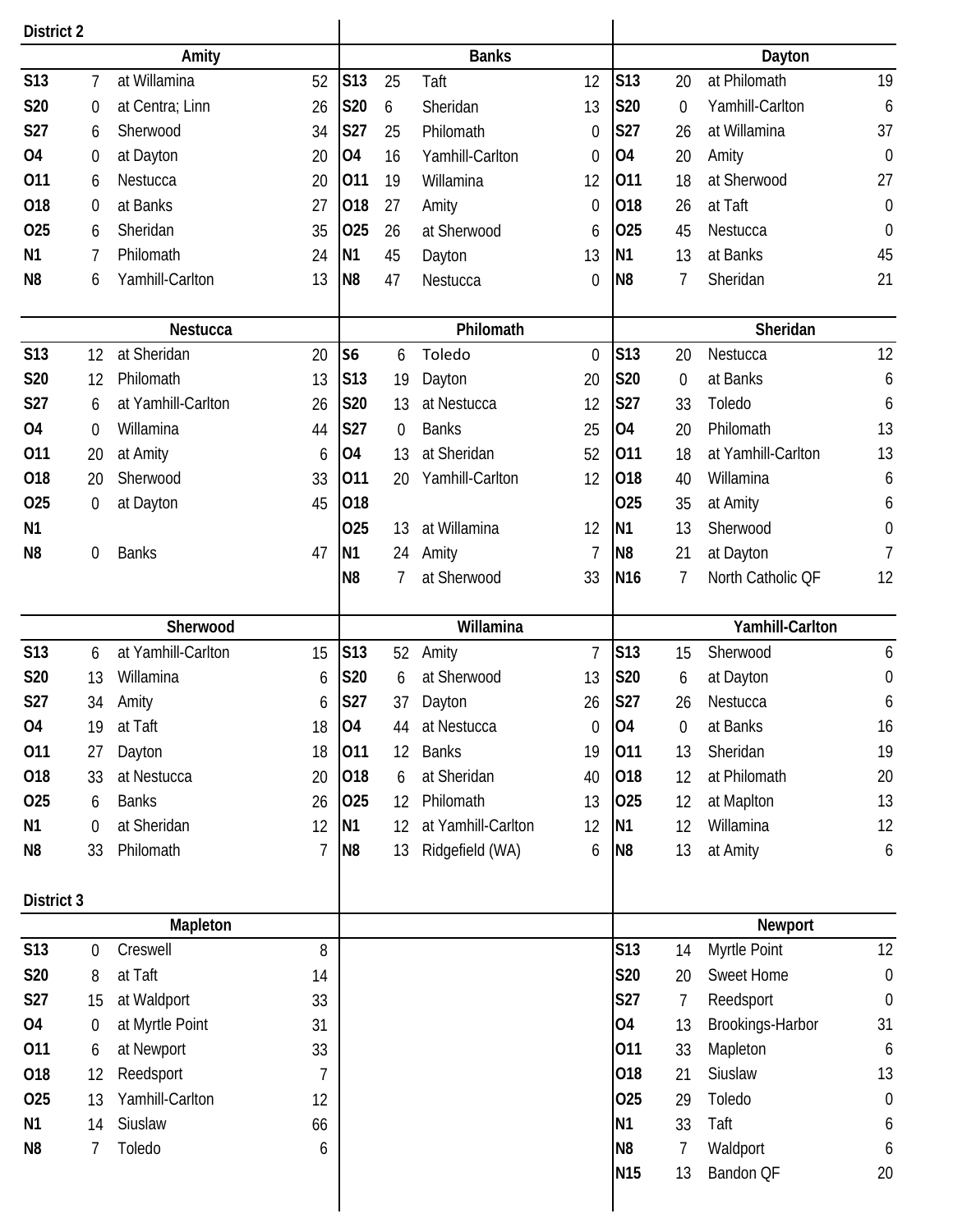|                 |                  | Reedsport              |                  |                             |          | <b>Siuslaw</b>        |                  |                             |                       | Taft                        |                  |
|-----------------|------------------|------------------------|------------------|-----------------------------|----------|-----------------------|------------------|-----------------------------|-----------------------|-----------------------------|------------------|
| <b>S13</b>      | $\boldsymbol{0}$ | Bandon                 | 27               | S <sub>6</sub>              | 32       | Central Linn          | 20               | <b>S13</b>                  | 12                    | <b>Banks</b>                | 25               |
| S20             | $\boldsymbol{0}$ | Waldport               | $\mathbf 0$      | S13                         | 19       | Marshfield JV         | 24               | <b>S20</b>                  | 14                    | Mapleton                    | $\, 8$           |
| S27             | $\mathbf 0$      | Newport                | 7                | S20                         | 13       | Toledo                | 6                | <b>S27</b>                  | 13                    | Siuslaw                     | 27               |
| 04              |                  |                        |                  | S27                         | 27       | Taft                  | 13               | <b>O4</b>                   | 18                    | Sherwood                    | 19               |
| 011             | 6                | Gold Beach             | 13               | <b>O4</b>                   | 28       | Bandon                | 51               | 010                         | $\boldsymbol{0}$      | Toledo                      | $\overline{7}$   |
| 018             | 7                | Mapleton               | 12               | 011                         | 28       | Waldport              | 6                | 018                         | $\boldsymbol{0}$      | Dayton                      | 26               |
| 025             | 13               | Siuslaw                | 9                | 018                         | 13       | Newport               | 21               | 025                         | $\boldsymbol{0}$      | Waldport                    | 12               |
| N <sub>1</sub>  | 6                | Toledo                 | 6                | 025                         | 9        | Reedsport             | 13               | <b>N1</b>                   | 6                     | Newport                     | 33               |
| N <sub>8</sub>  | 38               | Taft                   | 6                | N1                          | 66       | Mapleton              | 14               | N <sub>8</sub>              | $\boldsymbol{0}$      | Reedsport                   | 38               |
|                 |                  |                        |                  | N <sub>8</sub>              |          |                       |                  |                             |                       |                             |                  |
|                 |                  | <b>Toledo</b>          |                  |                             |          |                       |                  |                             |                       | Waldport                    |                  |
| S <sub>6</sub>  | $\mathbf 0$      | at Philomath           | 6                |                             |          |                       |                  | <b>S14</b>                  | 0                     | at Wahtonka                 | 27               |
| S <sub>13</sub> |                  |                        |                  |                             |          |                       |                  | <b>S20</b>                  | 0                     | Reedsport                   | $\mathbf 0$      |
| <b>S20</b>      | 6                | Siuslaw                | 13               |                             |          |                       |                  | S27                         | 33                    | Mapleton                    | 15               |
| S27             | 6                | Sheridan               | 33               |                             |          |                       |                  | 04                          | 0                     | at Coquille                 | 28               |
| <b>O4</b>       | 7                | Pacific                | 13               |                             |          |                       |                  | 011                         | 6                     | Siuslaw                     | 28               |
| 010             | 7                | Taft                   | $\mathbf 0$      |                             |          |                       |                  | 018                         | 14                    | at Toledo                   | $\overline{7}$   |
| 018             | 7                | Waldport               | 14               |                             |          |                       |                  | 025                         | 12                    | at Taft                     | $\boldsymbol{0}$ |
| 025             | $\boldsymbol{0}$ | Newport                | 29               |                             |          |                       |                  | N <sub>1</sub>              | 6                     | Marshfield JV's             | 12               |
| <b>N1</b>       | 6                | Reedsport              | 6                |                             |          |                       |                  | N <sub>8</sub>              | 6                     | at Newport                  | $\overline{1}$   |
| N <sub>8</sub>  | 6                | Mapleton               | 7                |                             |          |                       |                  |                             |                       |                             |                  |
|                 |                  |                        |                  |                             |          |                       |                  |                             |                       |                             |                  |
| District 4      |                  |                        |                  |                             |          |                       |                  |                             |                       |                             |                  |
|                 |                  | <b>Bandon</b>          |                  |                             |          | <b>Brookings</b>      |                  |                             |                       | Coquille                    |                  |
| S13             | 27               | at Reedsport           | $\boldsymbol{0}$ | S13                         | 12       | Phoenix               | 6                | S13                         | 27                    | Douglas                     | 6                |
| S20             | 59               | at Elmira              | 13               | S20                         | 60       | Rogue River           | 0                | S20                         | 31                    | South Umpqua                | 6                |
| S27             | 60               | Douglas                | 18               | S27                         | 59       | Riddle                | 6                | <b>S27</b>                  | 54                    | Glide                       | $\boldsymbol{0}$ |
| <b>O4</b>       | 51               | Siuslaw                | 28               | 04                          | 31       | Newport               | 13               | 04                          | 28                    | Waldport                    | $\mathbf 0$      |
| 011             | 39               | Myrtle Point           | 13               | 011                         | 32       | Pacific               | $\boldsymbol{0}$ | 011                         | 13                    | Gold Beach                  | 20               |
| 018             | 42               | Coquille               | 0                | 018                         | 13       | Myrtle Point          | 12               | 018                         | 0                     | Bandon                      | 42               |
| 025             | 30               | Pacific                | 9                | 025                         | 28       | Gold Beach            | 0                | 025                         | 16                    | Myrtle Point                | $\overline{1}$   |
| N1              | 34               | Gold Beach             | 14               | <b>N1</b>                   | 21       | Coquille              | 0                | <b>N1</b>                   | 0                     | Brookings-Harbor            | 21               |
| N <sub>8</sub>  | 6                | Brookings-Harbor       | 0                | N <sub>8</sub>              | 0        | Bandon                | 6                | N <sub>8</sub>              | 6                     | Pacific                     | $\mathbf 0$      |
| N <sub>15</sub> | 20               | Newport QF             | 13               |                             |          |                       |                  |                             |                       |                             |                  |
| N <sub>22</sub> | 37               | North Catholic SF      | 13               |                             |          |                       |                  |                             |                       |                             |                  |
| N30             | 26               | Marist F               | 13               |                             |          |                       |                  |                             |                       |                             |                  |
|                 |                  |                        |                  |                             |          |                       |                  |                             |                       |                             |                  |
|                 |                  | <b>Gold Beach</b>      |                  |                             |          | <b>Myrtle Point</b>   |                  |                             |                       | Pacific                     |                  |
| <b>S13</b>      | 18               | <b>Illinois Valley</b> | $\mathbf 0$      | S <sub>13</sub>             | 12       | at Newport            | 14               | S13                         | $\boldsymbol{0}$      | at Rogue River              | 6                |
| S20             | 20               | Douglas                | 0                | <b>S20</b>                  | 46       | Glide                 | 0                | S20                         | 7                     | Marist                      | 12               |
| <b>S28</b>      | 6                | St. Mary's             | 7                | S27                         | 44       | South Umpqua          | 0                | S27                         | 13                    | Sutherlin                   | 13               |
| 04              | 13               | Reedsport              | 6                | O4                          | 31       | Mapleton              | $\mathbf 0$      | <b>O4</b>                   | 13                    | Toledo                      | $\overline{1}$   |
| 011             | 20               | Coquille               | 13               | 011                         | 13       | Bandon                | 39               | 011                         | 0                     | <b>Brookings</b>            | 32               |
| 018             | 27               | Pacific                | 14               | 018                         | 12       | Brookings-Harbor      | 13               | 018                         | 14                    | at Gold Beach               | 27               |
| 025             | $\boldsymbol{0}$ | Brookings-Harbor       | 28               | 025                         | 7        | Coquille              | 16               | 025                         | 0                     | at Bandon                   | 30               |
| N <sub>1</sub>  |                  |                        |                  |                             |          |                       |                  |                             |                       |                             |                  |
| N <sub>8</sub>  | 14<br>14         | Bandon<br>Myrtle Point | 34<br>25         | <b>N1</b><br>N <sub>8</sub> | 32<br>25 | Pacific<br>Gold Beach | 0<br>14          | <b>N1</b><br>N <sub>8</sub> | 0<br>$\boldsymbol{0}$ | at Myrtle Point<br>Coquille | 32<br>6          |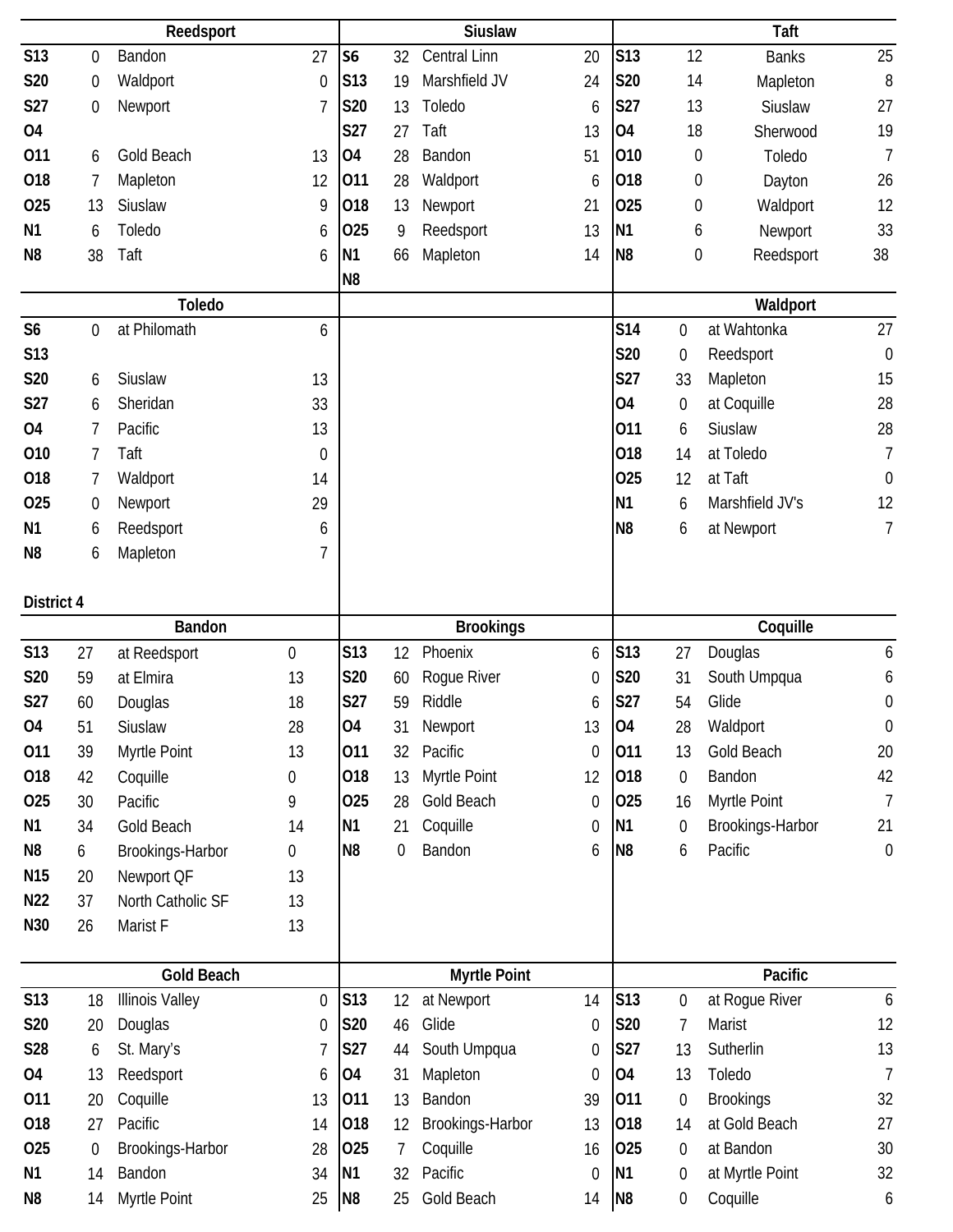| District 5        |                  |                        |                  |                |                  |                     |                  |                |                  |                      |                  |
|-------------------|------------------|------------------------|------------------|----------------|------------------|---------------------|------------------|----------------|------------------|----------------------|------------------|
|                   |                  | <b>Central Linn</b>    |                  |                |                  | Creswell            |                  |                |                  | Elmira               |                  |
| S <sub>6</sub>    | 20               | Siuslaw                | 20               |                |                  |                     |                  |                |                  |                      |                  |
| S13               | 21               | Gladstone<br>39        |                  | S13            | 8                | at Mapleton         | $\boldsymbol{0}$ | S13            | 12               | at Sutherlin         | 32               |
| <b>S20</b>        | 26               | Amity                  | $\mathbf 0$      | S20            | $\boldsymbol{0}$ | North Douglas       | 12               | <b>S20</b>     | 13               | Bandon               | 59               |
| <b>S27</b>        | 13               | at Oakridge            | 12               | <b>S27</b>     | 7                | at Wasco County     | 40               | <b>S28</b>     | 27               | at Pleasant Hill     | 6                |
| <b>O4</b>         |                  |                        |                  | 04             | 15               | at Pleasant Hill    | 8                | <b>O4</b>      | 12               | at Eagle Point       | 12               |
| 010               | 35               | Elmira                 | $\boldsymbol{0}$ | 011            | 13               | at Oakridge         | 48               | 011            | $\boldsymbol{0}$ | at Central Linn      | 35               |
| 018               | 22               | at Creswell            | $\boldsymbol{0}$ | 018            | $\boldsymbol{0}$ | Central Linn        | 22               | 018            | 26               | Pleasamt Hill        | $\boldsymbol{0}$ |
| 025               | 13               | Marist<br>26           |                  | 025            | $\mathbf 0$      | at Elmira           | 23               | 025            | 23               | at Creswell          | $\boldsymbol{0}$ |
| N <sub>1</sub>    | 26               | at Pleasant Hill       | $\mathbf 0$      | N1             | 6                | at Marist           | 18               | N <sub>1</sub> | 6                | at Oakridge          | 32               |
| N <sub>8</sub>    | 14               | Oakridge               | $\mathbf 0$      | N <sub>8</sub> | 7                | Pleasant Hill       | $\boldsymbol{0}$ | N <sub>9</sub> | 12               | at Marist            | 39               |
|                   |                  |                        |                  |                |                  |                     |                  |                |                  |                      |                  |
|                   |                  | <b>Marist</b>          |                  |                |                  | Oakridge            |                  |                |                  | <b>Pleasant Hill</b> |                  |
| <b>S14</b>        | 6                | Regis<br>12            |                  | S13            | 14               | at Riddle           | 13               | <b>S13</b>     | $\boldsymbol{0}$ | at North Douglas     | 30               |
| S20               | 12               | at Pacific             | $\overline{7}$   | S20            | 18               | Sutherlin           | 13               | <b>S20</b>     | 6                | Madras               | 35               |
| <b>S27</b>        | 26               | at North Douglas<br>19 |                  | <b>S27</b>     | 12               | <b>Central Linn</b> | 13               | <b>S28</b>     | 6                | Elmira               | 27               |
| 04                | 13               | at Oakridge            | 7                | 04             | 7                | Marist              | 13               | <b>O4</b>      | 8                | Creswell             | 15               |
| 011               | 13               | at Pleasant Hill       | $\mathbf 0$      | 011            | 48               | Creswell            | 13               | 011            | $\boldsymbol{0}$ | Marist               | 13               |
| 019               | 19               | Oakridge<br>12         |                  | 018            | 12               | at Marist           | 19               | 018            | $\boldsymbol{0}$ | at Elmira            | 26               |
| 025               | 26               | at Central Linn<br>13  |                  | 025            | 61               | at Pleasant Hill    | 14               | 025            | 14               | Oakridge             | 61               |
| N <sub>1</sub>    | 18               | at Creswell            | 6                | N <sub>1</sub> | 32               | Elmira              | 6                | N <sub>1</sub> | $\mathbf 0$      | Central Linn         | 26               |
| N <sub>9</sub>    | 39               | Elmira<br>12           |                  | N <sub>8</sub> | 0                | at Central :inn     | 14               | N <sub>8</sub> | 0                | at Creswell          | $\overline{7}$   |
| N <sub>15</sub>   | 13               | Phoenix QF             | 6                |                |                  |                     |                  |                |                  |                      |                  |
| N22               | 28               | Wahtonka SF            | 6                |                |                  |                     |                  |                |                  |                      |                  |
| N30               | 13               | Bandon F<br>26         |                  |                |                  |                     |                  |                |                  |                      |                  |
|                   |                  |                        |                  |                |                  |                     |                  |                |                  |                      |                  |
| District 6 Umpqua |                  | <b>Douglas</b>         |                  |                |                  |                     |                  |                |                  | Glide                |                  |
| S13               | 6                | Coquille               | 27               |                |                  |                     |                  | <b>S13</b>     | $\boldsymbol{0}$ | St. Mary's           | 25               |
| <b>S20</b>        | $\boldsymbol{0}$ | Gold Beach             | 20               |                |                  |                     |                  | <b>S20</b>     | 0                | Myrtle Point         | 46               |
| S27               | 18               | Bandon                 | 60               |                |                  |                     |                  | <b>S27</b>     | $\boldsymbol{0}$ | Coquille             | 54               |
| 04                | 14               | North Douglas          | $\overline{7}$   |                |                  |                     |                  | <b>O4</b>      | 13               | Riddle               | 14               |
| 011               | $\overline{7}$   | Sutherlin              | 12               |                |                  |                     |                  | 011            | $\boldsymbol{0}$ |                      | 20               |
|                   |                  |                        |                  |                |                  |                     |                  |                |                  | South Umpqua         |                  |
| 018               | 13               | Riddle                 | 7                |                |                  |                     |                  | 018<br>025     | 20               | at Sutherlin         | 65               |
| 025               | 26               | Glide                  | 6                |                |                  |                     |                  |                | 6                | Douglas              | 26               |
| N <sub>1</sub>    | 6                | South Umpqua<br>34     |                  |                |                  |                     |                  | N <sub>1</sub> | $\boldsymbol{0}$ | North Douglas        | 19               |
| N8                |                  |                        |                  |                |                  |                     |                  | N <sub>8</sub> |                  |                      |                  |
|                   |                  |                        |                  |                |                  |                     |                  |                |                  |                      |                  |
|                   |                  |                        |                  |                |                  |                     |                  |                |                  |                      |                  |
|                   |                  |                        |                  |                |                  |                     |                  |                |                  |                      |                  |
|                   |                  |                        |                  |                |                  |                     |                  |                |                  |                      |                  |
|                   |                  |                        |                  |                |                  |                     |                  |                |                  |                      |                  |
|                   |                  |                        |                  |                |                  |                     |                  |                |                  |                      |                  |
|                   |                  |                        |                  |                |                  |                     |                  |                |                  |                      |                  |
|                   |                  |                        |                  |                |                  |                     |                  |                |                  |                      |                  |
|                   |                  |                        |                  |                |                  |                     |                  |                |                  |                      |                  |
|                   |                  |                        |                  |                |                  |                     |                  |                |                  |                      |                  |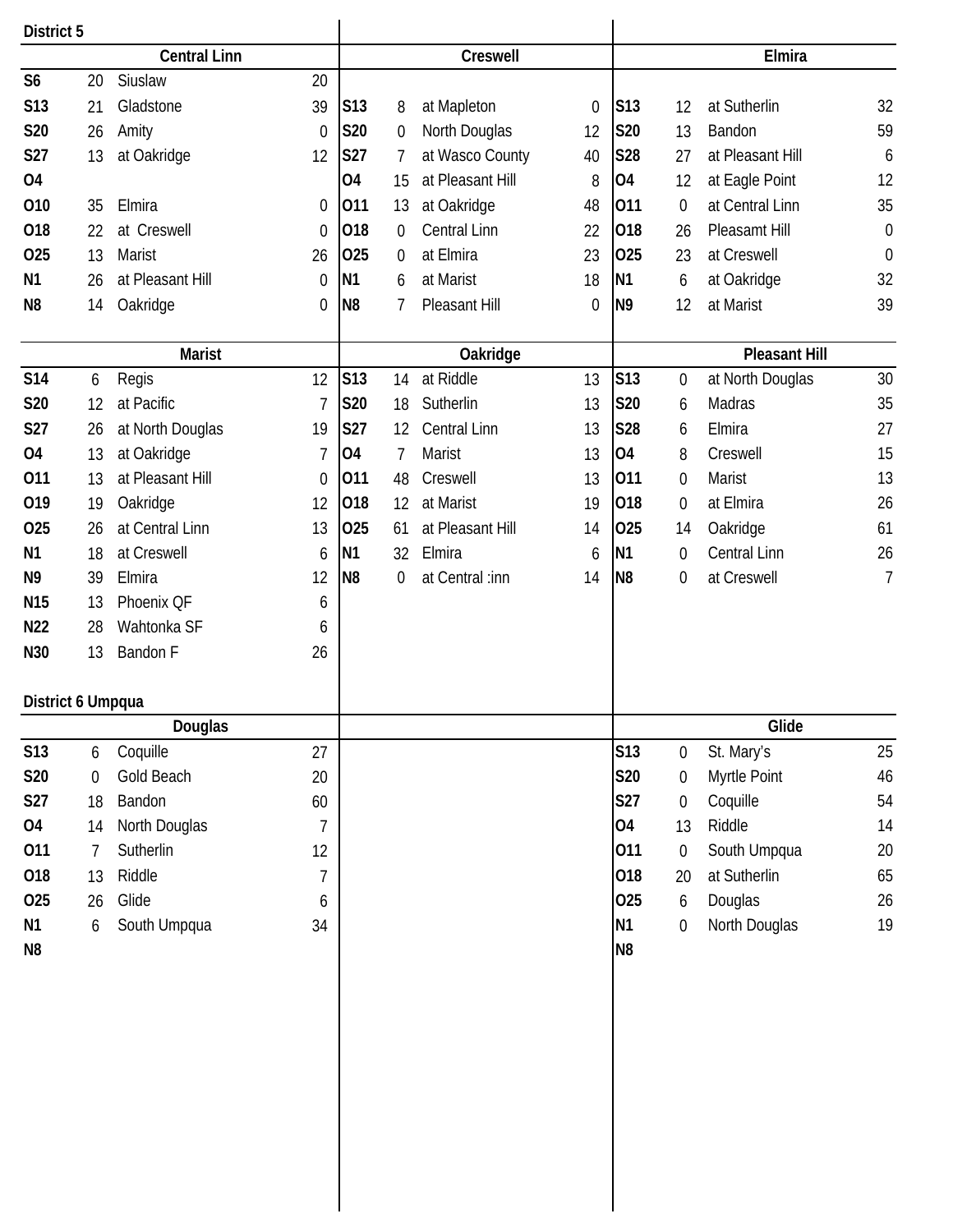|                  |                  | Riddle                 |                  |                 |                   | South Umpqua           |                  |                 |                  | Sutherlin              |                  |
|------------------|------------------|------------------------|------------------|-----------------|-------------------|------------------------|------------------|-----------------|------------------|------------------------|------------------|
| S13              | 13               | Oakridge               | 14               | S <sub>13</sub> | 6                 | Crater                 | 26               | S13             | 32               | Elmira                 | 12               |
| S20              |                  |                        |                  | S20             | 6                 | Coquille               | 31               | <b>S20</b>      | 13               | at Oakridge            | 18               |
| <b>S27</b>       | 6                | <b>Brookings</b>       | 59               | <b>S27</b>      | $\mathbf 0$       | Myrtle Point           | 44               | <b>S27</b>      | 13               | Pacific                | 13               |
| 04               | 14               | Glide                  |                  | <b>O4</b>       | 13                | Sutherlin              | 39               | <b>O4</b>       | 39               | South Umpqua           | 13               |
| 010              | 26               | North Douglas          | 21               | 011             | 20                | Glide                  | 0                | 011             | 7                | Douglas                | 12               |
| 018              | 7                | Douglas                | 13               | 018             | $\boldsymbol{0}$  | North Douglas          | 6                | 018             | 65               | Glide                  | 20               |
| 025              | $\boldsymbol{0}$ | at South Umpqua        | 15               | 025             | 15                | Riddle                 | 0                | 025             | 21               | North Douglas          | 6                |
| N <sub>1</sub>   | $\boldsymbol{0}$ | at Sutherlin           | 62               | N <sub>1</sub>  | 34                | t Douglas              | 6                | N <sub>1</sub>  | 50               | Riddle                 | $\mathbf 0$      |
| N <sub>8</sub>   | 20               | <b>Illionis Valley</b> | 13               | N <sub>8</sub>  | 13                | Eagle Point            | 0                | N <sub>8</sub>  | 0                | at Phoenix             | 33               |
|                  |                  |                        |                  |                 |                   |                        |                  |                 |                  | (District playoff)     |                  |
|                  |                  |                        |                  |                 |                   |                        |                  |                 |                  |                        |                  |
| District 6 Rogue |                  |                        |                  |                 |                   |                        |                  |                 |                  |                        |                  |
|                  |                  | <b>Eagle Point</b>     |                  |                 |                   |                        |                  |                 |                  | Henley                 |                  |
| <b>S13</b>       |                  |                        |                  |                 |                   |                        |                  | S6              |                  | Modoc (CA)             |                  |
| S20              | 19               | Lakeview               | 6                |                 |                   |                        |                  | S13             | $\boldsymbol{0}$ | Tulelake (CA)          | 26               |
| S27              | 12               | Phoenix                | 14               |                 |                   |                        |                  | <b>S20</b>      |                  | <b>Illinois Valley</b> |                  |
| 04               | 12               | Elmira                 | 12               |                 |                   |                        |                  | <b>S27</b>      |                  | <b>Rogue River</b>     |                  |
| 011              | 6                | Rogue River            | 32               |                 |                   |                        |                  | 04              | 7                | Lakeview               | 40               |
| 018              | $\boldsymbol{0}$ | St. Mary's             | 22               |                 |                   |                        |                  | 011             | 0                | St. Mary's             | 14               |
| 025              | 26               | Henley                 | 6                |                 |                   |                        |                  | 018             | $\boldsymbol{0}$ | Phoenix                | 19               |
| N <sub>1</sub>   | 25               | <b>Illinois Valley</b> | 0                |                 |                   |                        |                  | 025             | 6                | at Eagle Point         | 26               |
| N <sub>8</sub>   | $\boldsymbol{0}$ | South Umpua            | 13               |                 |                   |                        |                  | N <sub>1</sub>  |                  | <b>Dunsmuir (CA)</b>   |                  |
|                  |                  |                        |                  |                 |                   |                        |                  | N <sub>8</sub>  |                  |                        |                  |
|                  |                  |                        |                  |                 |                   |                        |                  |                 |                  |                        |                  |
|                  |                  |                        |                  |                 |                   |                        |                  |                 |                  |                        |                  |
|                  |                  | <b>Illionis Valley</b> |                  |                 |                   | Lakeview               |                  |                 |                  | Phoenix                |                  |
|                  |                  |                        |                  | S13             | 6                 | Modoc (CA)             | $\boldsymbol{0}$ | S13             | 6                | at Brookings           | 12               |
| S13              | 0                | Gold Beach             | 18               | S20             | 6                 | Eagle Point            | 19               | <b>S20</b>      | 20               | St. Mary's             | $\overline{7}$   |
| <b>S20</b>       |                  | <b>Henley</b>          |                  | <b>S27</b>      |                   | <b>Illinois Valley</b> |                  | S27             | 14               | at Eagle Point         | 12               |
| <b>S27</b>       |                  | <b>Lakeview</b>        |                  | 04              | 40                | Henley                 | $\overline{1}$   | <b>O4</b>       | 40               | <b>Illionis Valley</b> | $\overline{7}$   |
| <b>O4</b>        | 7                | Phoenix                | 40               | 011             | 6                 | Phoenix                | 19               | 011             | 19               | Lakeview               | 6                |
| 011              |                  |                        |                  | 018             | 37                | Rogue River            |                  | 018             | 19               | at Henley              | $\mathbf 0$      |
| 018              | $\boldsymbol{0}$ | Rogue River            | 13               | 025             | $12 \overline{ }$ | St. Mary's             | $\boldsymbol{0}$ | 025             |                  |                        |                  |
| 025              | 6                | St. Mary's             | 28               | N <sub>1</sub>  | 12 <sup>°</sup>   | Vale                   | $\overline{2}$   | N <sub>1</sub>  | $\boldsymbol{0}$ | at Rogue River         | 6                |
| N <sub>1</sub>   | $\boldsymbol{0}$ | Eagle Point            | 26               | N <sub>8</sub>  |                   |                        |                  | N <sub>8</sub>  | 33               | Sutherlin              | $\boldsymbol{0}$ |
| N <sub>8</sub>   |                  |                        |                  |                 |                   |                        |                  |                 |                  | (District playoff)     |                  |
|                  |                  |                        |                  |                 |                   |                        |                  | N <sub>16</sub> | 6                | Marist QF              | 13               |
|                  |                  | <b>Rogue River</b>     |                  |                 |                   |                        |                  |                 |                  | St. Mary's             |                  |
| S13              | 6                | Pacific                | $\boldsymbol{0}$ |                 |                   |                        |                  | S13             | 25               | at Glide               | $\mathbf 0$      |
| S20              | 0                | <b>Brookimngs</b>      | 60               |                 |                   |                        |                  | S20             | 7                | at Phoenix             | 20               |
| <b>S27</b>       |                  | <b>Henley</b>          |                  |                 |                   |                        |                  | S28             | $\overline{1}$   | Gold Bedach            | 6                |
| 04               | 7                | at St. Mary's          | 6                |                 |                   |                        |                  | O4              | 6                | Rogue River            | 7                |
| 011              | 32               | Eagle Point            | 7                |                 |                   |                        |                  | 011             | 14               | at Henley              | $\boldsymbol{0}$ |
| 018              | 13               | at Illionis Valley     | 0                |                 |                   |                        |                  | 018             | 22               | Eagle Point            | $\boldsymbol{0}$ |
| 025              | 12               | at Lakeview            | 37               |                 |                   |                        |                  | 025             | 28               | at Illionis Valley     | 6                |
| N <sub>1</sub>   | 6                | Phoenix                | $\boldsymbol{0}$ |                 |                   |                        |                  | N <sub>1</sub>  | $\boldsymbol{0}$ | Lakeview               | 12               |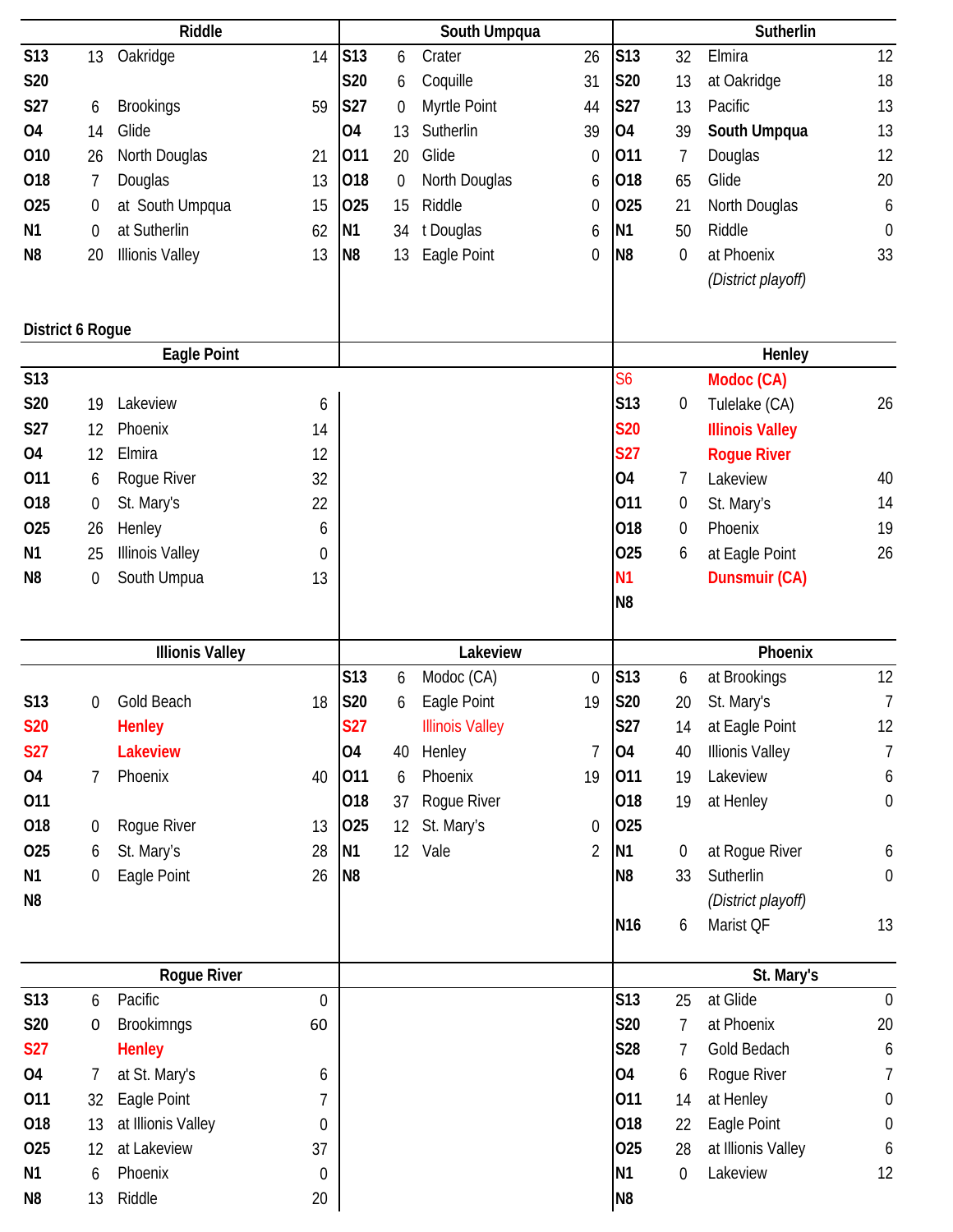| District 7                            |    |                      |                  |                 |     |                    |                  |                 |                  |                       |                  |  |
|---------------------------------------|----|----------------------|------------------|-----------------|-----|--------------------|------------------|-----------------|------------------|-----------------------|------------------|--|
|                                       |    | <b>Burns</b>         |                  |                 |     | Enterprise         |                  |                 |                  | <b>Grant Union</b>    |                  |  |
| S13                                   | 0  | Redmond              | 14               | <b>S13</b>      | 6   | at Pomeroy (WA)    | 13               | S13             | 13               | at Wasco County       | $\mathbf 0$      |  |
| S21                                   | 12 | at Mac-Hi            | 33               | <b>S20</b>      | 25  | Orofino (ID)       | 14               | <b>S20</b>      | $\boldsymbol{0}$ | at Redmond            | 6                |  |
| S27                                   | 7  | Madras               | 35               | S27             | 13  | Heppner            | $\boldsymbol{0}$ | S27             | 7                | Wahtonka              | 16               |  |
| <b>04</b>                             | 13 | at Wahtonla          | 34               | 04              | 6   | <b>Grant Union</b> | 34               | <b>O4</b>       | 34               | at Enterprise         | 6                |  |
| 011                                   | 14 | at Heppner           | 0                | 011             | 33  | at Pilot Rock      | 0                | 012             | 19               | Sherman               | 6                |  |
| 018                                   | 18 | Pilot Rock           | 6                | 018             | 196 | at Sherman         | 6                | 018             | 19               | <b>Madras</b>         | 6                |  |
| 025                                   | 6  | <b>Grant Union</b>   | 30               | 026             | 20  | at Madras          | 19               | 025             | 30               | <b>Burns</b>          | 6                |  |
| N <sub>1</sub>                        | 20 | at Enterprise        | 19               | N <sub>1</sub>  | 19  | <b>Burns</b>       | 20               | N <sub>1</sub>  | 14               | at Heppner            | $\boldsymbol{0}$ |  |
| N <sub>8</sub>                        | 20 | Sherman              | $\boldsymbol{0}$ | N <sub>8</sub>  | 0   | at Wahtonka        | 14               | N <sub>8</sub>  | 33               | Pilot Rock            | $\boldsymbol{0}$ |  |
|                                       |    |                      |                  |                 |     |                    |                  |                 |                  |                       |                  |  |
| Heppner                               |    |                      |                  |                 |     |                    |                  |                 |                  | <b>Madras</b>         |                  |  |
| <b>S13</b>                            | 26 | Condon               | 13               |                 |     |                    |                  | <b>S13</b>      | 12               | Crook County          | 32               |  |
| S20                                   |    |                      |                  |                 |     |                    |                  | <b>S20</b>      | 35               | at Pleasant Hill      | 6                |  |
| S27                                   | 0  | at Enterprise        | 13               |                 |     |                    |                  | S27             | 35               | at Burns              | $\overline{7}$   |  |
| <b>O4</b>                             | 0  | at Sherman           | $\mathbf 0$      |                 |     |                    |                  | 04              | 40               | Pilot Rock            | 13               |  |
| 011                                   | 0  | <b>Burns</b>         | 14               |                 |     |                    |                  | 012             | 7                | Wahtonka              | $\overline{7}$   |  |
| 018                                   | 12 | Wahtonka             | 20               |                 |     |                    |                  | 018             | 6                | at Grant Union        | 19               |  |
| O <sub>25</sub>                       | 13 | at Pilot Rock        | 18               |                 |     |                    |                  | 026             | 19               | Enterprise            | 20               |  |
| N <sub>1</sub>                        | 0  | <b>Grant Union</b>   | 14               |                 |     |                    |                  | N <sub>1</sub>  | 7                | at Sherman            | 28               |  |
| N <sub>8</sub>                        | 0  | at Madras            | 25               |                 |     |                    |                  | N <sub>8</sub>  | 25               | Heppner               | $\mathbf 0$      |  |
|                                       |    |                      |                  |                 |     |                    |                  |                 |                  |                       |                  |  |
|                                       |    | <b>Nyssa</b>         |                  |                 |     | <b>Pilot Rock</b>  |                  |                 |                  | <b>Sherman County</b> |                  |  |
| S <sub>6</sub>                        | 0  | Kuna (ID)            | 27               | S <sub>13</sub> |     | <b>Wallowa</b>     |                  | <b>S13</b>      | 27               | Umatilla              | $\boldsymbol{6}$ |  |
| S14                                   | 12 | at Union             | 34               | S20             |     |                    |                  | <b>S20</b>      | 0                | at Condon             | 6                |  |
| S20                                   | 7  | Vale                 | 34               | S27             | 0   | at Sherman         | 12               | S27             | 12               | Pilot Rock            | $\boldsymbol{0}$ |  |
| S27                                   | 0  | Ontario              | 25               | <b>O4</b>       | 13  | at Madras          | 40               | <b>O4</b>       | 0                | Heppner               | $\boldsymbol{0}$ |  |
| 04                                    | 0  | at Emmett (ID)       | 26               | 011             | 0   | Enterprise         | 33               | 011             | 6                | at Grant Union        | 19               |  |
| 011                                   | 6  | Valliviue (ID)       | 59               | 018             | 6   | at Burns           | 18               | 018             | 6                | Enterprise            | 19               |  |
| 018                                   | 0  | at Payette (ID)      | 13               | 025             | 18  | Heppner            | 13               | 025             | 6                | at Wahtonka           | 24               |  |
| 025                                   | 0  | at Bishop Kelly (ID) | 67               | N <sub>1</sub>  | 7   | Wahtonka           | 19               | N <sub>1</sub>  | 23               | Madras                | $\overline{7}$   |  |
| N1                                    | 0  | Weisewr (ID)         | 26               | N <sub>8</sub>  | 0   | at Grant Union     | 33               | N <sub>8</sub>  | 0                | at Burns              | 20               |  |
|                                       |    | Vale                 |                  |                 |     |                    |                  |                 | Wahtonka         |                       |                  |  |
| S13<br><b>Bishop Kelly</b><br>14<br>7 |    |                      |                  |                 |     |                    |                  | <b>S14</b>      | 27               | Waldport              | $\overline{0}$   |  |
| <b>S20</b>                            | 34 |                      | 7                |                 |     |                    |                  | S20             | 7                | Washogual (WA)        | 14               |  |
| S27                                   |    | Nyssa                |                  |                 |     |                    |                  | <b>S27</b>      |                  | at Grant Union        | $\overline{7}$   |  |
|                                       | 6  | Weiser (ID)          | 0                |                 |     |                    |                  | 04              | 16               |                       |                  |  |
| 04                                    | 19 | <b>Wasco County</b>  | 13               |                 |     |                    |                  |                 | 34               | <b>Burns</b>          | 13               |  |
| 011                                   | 3  | Ontario              | $\boldsymbol{0}$ |                 |     |                    |                  | 012             | 7                | Madras                | $\overline{7}$   |  |
| 018                                   | 39 | Emmett (ID)          | 14               |                 |     |                    |                  | 018             | 20               | at Heppner            | 12               |  |
| 025                                   | 7  | Vallivue (ID)        | 35               |                 |     |                    |                  | 025             | 24               | Sherman               | 6                |  |
| N1                                    | 26 | Payette (ID)         | 7                |                 |     |                    |                  | N <sub>1</sub>  | 19               | at Pilot Rock         | 7                |  |
| N <sub>8</sub>                        | 12 | Lakeview             | 6                |                 |     |                    |                  | N <sub>8</sub>  | 14               | Enterprise            | $\mathbf 0$      |  |
|                                       |    |                      |                  |                 |     |                    |                  | N <sub>16</sub> | 0                | Gladstone QF          | $\boldsymbol{0}$ |  |
|                                       |    |                      |                  |                 |     |                    |                  |                 |                  | (Wah yardage 337-237) |                  |  |
|                                       |    |                      |                  |                 |     |                    |                  | N23             | 6                | Marist                | 28               |  |
|                                       |    |                      |                  |                 |     |                    |                  |                 |                  |                       |                  |  |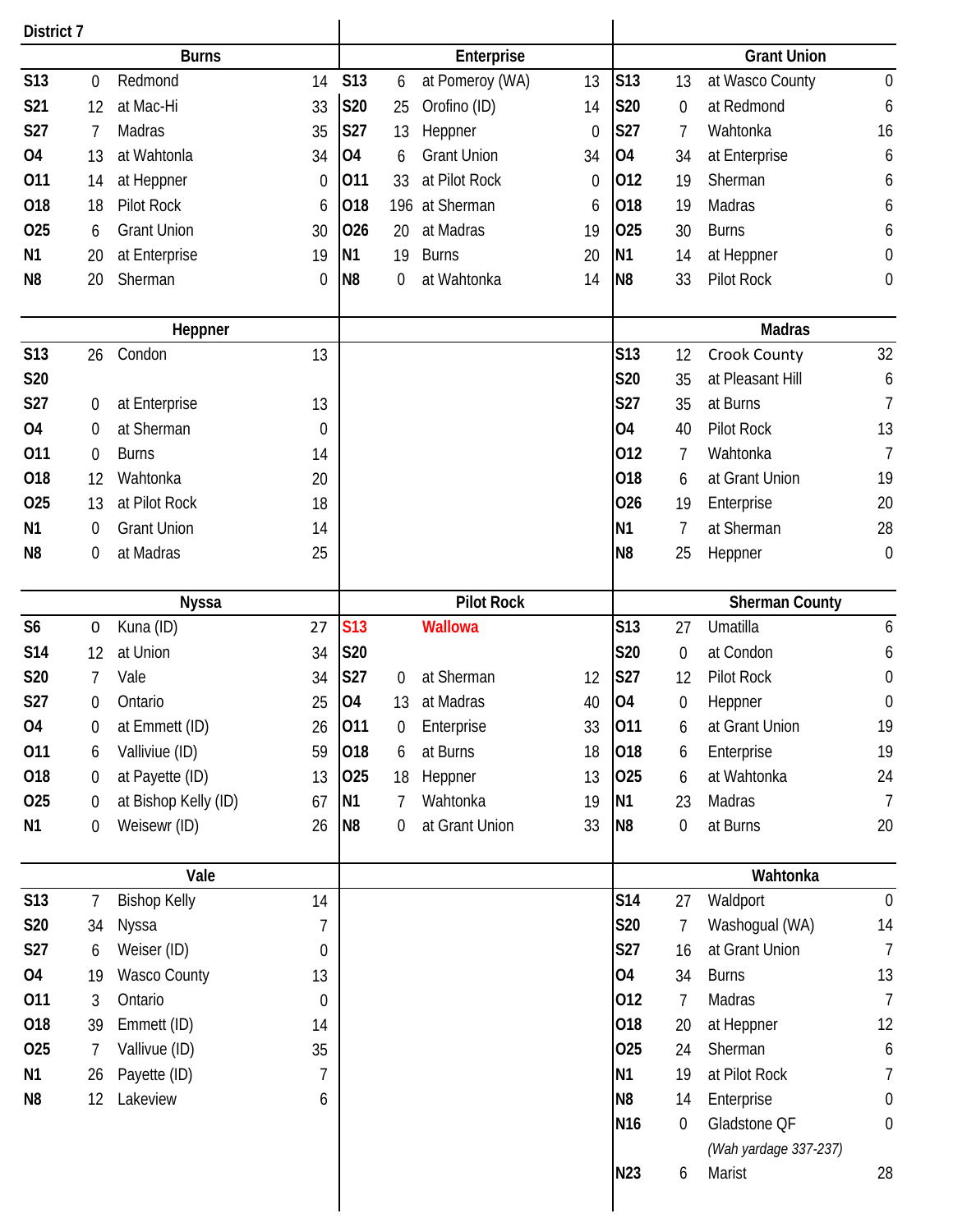| District 8     |                  | <b>Major Division</b> |             |                |                  |                    |             |                 |                  |                         |                  |
|----------------|------------------|-----------------------|-------------|----------------|------------------|--------------------|-------------|-----------------|------------------|-------------------------|------------------|
|                |                  | <b>Cascade Union</b>  |             |                |                  |                    |             |                 |                  | Chemawa                 |                  |
| S13            | 8                | Jefferson             | 12          |                |                  |                    |             | <b>S13</b>      | 13               | at Salem Academy        | 30               |
| S20            | $\boldsymbol{0}$ | Stayton               | 34          |                |                  |                    |             | <b>S20</b>      | $\mathbf 0$      | at Serra Catholic       | 31               |
| <b>S27</b>     | $\mathbf 0$      | at Gladstone          | 24          |                |                  |                    |             | <b>S27</b>      | 19               | at Woodburn             | $\boldsymbol{6}$ |
| O <sub>3</sub> | 33               | Chemawa               | 14          |                |                  |                    |             | <b>O3</b>       | 14               | at Cascade              | 33               |
| 011            | 12               | at Serra Catholic     | 12          |                |                  |                    |             | 011             | $\boldsymbol{0}$ | Stayton                 | 32               |
| 018            | $\boldsymbol{0}$ | Regis                 | 13          |                |                  |                    |             | 018             | 12               | at Kennedy              | $\boldsymbol{6}$ |
| 025            | 41               | Kennedy               | 6           |                |                  |                    |             | 025             | 21               | Gladstone               | 53               |
| N <sub>1</sub> | 13               | at Woodburn           | 20          |                |                  |                    |             | N <sub>1</sub>  | 19               | Santiam                 | 12               |
| N <sub>8</sub> | 19               | at Santiam            | $\mathbf 0$ |                |                  |                    |             | N <sub>8</sub>  | 6                | at Jefferson            | 20               |
|                |                  | Kennedy               |             |                |                  |                    |             |                 |                  | Gladstone               |                  |
| <b>S13</b>     | 12               | Gervais               | 6           |                |                  |                    |             | <b>S13</b>      | 39               | at Central Linn         | 21               |
| S20            | 0                | North Marion          | 18          |                |                  |                    |             | <b>S20</b>      | 51               | Woodburn                | 6                |
| S27            | $\boldsymbol{0}$ | at Stayton            | 34          |                |                  |                    |             | <b>S27</b>      | 24               | Cascade                 | $\boldsymbol{0}$ |
| <b>O4</b>      | 18               | Woodburn              | 13          |                |                  |                    |             | <b>O4</b>       | 74               | Jefferson               | 20               |
| 011            | 7                | Gladstone             | 41          |                |                  |                    |             | 011             | 41               | Kennedy                 | $\overline{1}$   |
| 018            | 6                | Chemawa               | 12          |                |                  |                    |             | 019             | 31               | Serra Catholic at Canby | $\overline{7}$   |
| 025            | 6                | at Cascade            | 41          |                |                  |                    |             | 025             | 53               | Chemawa                 | 21               |
| N <sub>1</sub> | 7                | at Serra Catholic     | 46          |                |                  |                    |             | N <sub>2</sub>  | 25               | Stayton                 | $\boldsymbol{0}$ |
| N <sub>8</sub> | 20               | at Scio               | 12          |                |                  |                    |             | N <sub>9</sub>  | 33               | at Regis                | 6                |
|                |                  |                       |             |                |                  |                    |             | N <sub>16</sub> | 7                | Wahtonka                | $\boldsymbol{0}$ |
|                |                  |                       |             |                |                  |                    |             |                 |                  | (Wah yardage 337-237)   |                  |
|                |                  | Serra Catholic        |             |                |                  | Stayton            |             |                 |                  | Woodburn                |                  |
| S13            | $\boldsymbol{0}$ | <b>Sweet Home</b>     | 18          | S13            | 14               | Santiam            | $\mathbf 0$ | S13             | $\boldsymbol{0}$ | North Marion            | 19               |
| S20            | 31               | Chemawa               | $\mathbf 0$ | S20            | 34               | at Cascade         | 0           | <b>S20</b>      | 6                | Gladstone               | 51               |
| S27            | 40               | Gervais               |             | <b>S27</b>     | 34               | Kennedy            | 0           | <b>S27</b>      | 6                | Chemawa                 | 19               |
| O <sub>4</sub> | 0                | at Stayton            | 48          | 04             | 48               | Serra Catholic     | 0           | 04              | 13               | at Kennedy              | 18               |
| 011            | 12               | Cascade               | 12          | 011            | 32               | at Chemawa         | 0           | 011             | $\mathbf 0$      | Salem Academy           | 13               |
| 019            | 7                | Gladstone at Canby    | 31          | 018            | 53               | Woodburn           | 0           | 018             | $\boldsymbol{0}$ | at Stayton              | 38               |
| 025            | 26               | Woodburn              | 12          | 025            | 32               | Scio               | 6           | 025             | 12               | Serra Catholic          | 26               |
| N <sub>1</sub> | 46               | Kennedy               | 7           | N <sub>2</sub> | $\boldsymbol{0}$ | Gladstone at Canby | 25          | N <sub>1</sub>  | 20               | Cascade                 | 13               |
| N8             | 26               | at Salem Academy      | 18          | N <sub>8</sub> | 44               | at North Marion    | 7           | N <sub>8</sub>  | 26               | Gervais                 | 12               |
|                |                  |                       |             |                |                  |                    |             |                 |                  |                         |                  |
|                |                  |                       |             |                |                  |                    |             |                 |                  |                         |                  |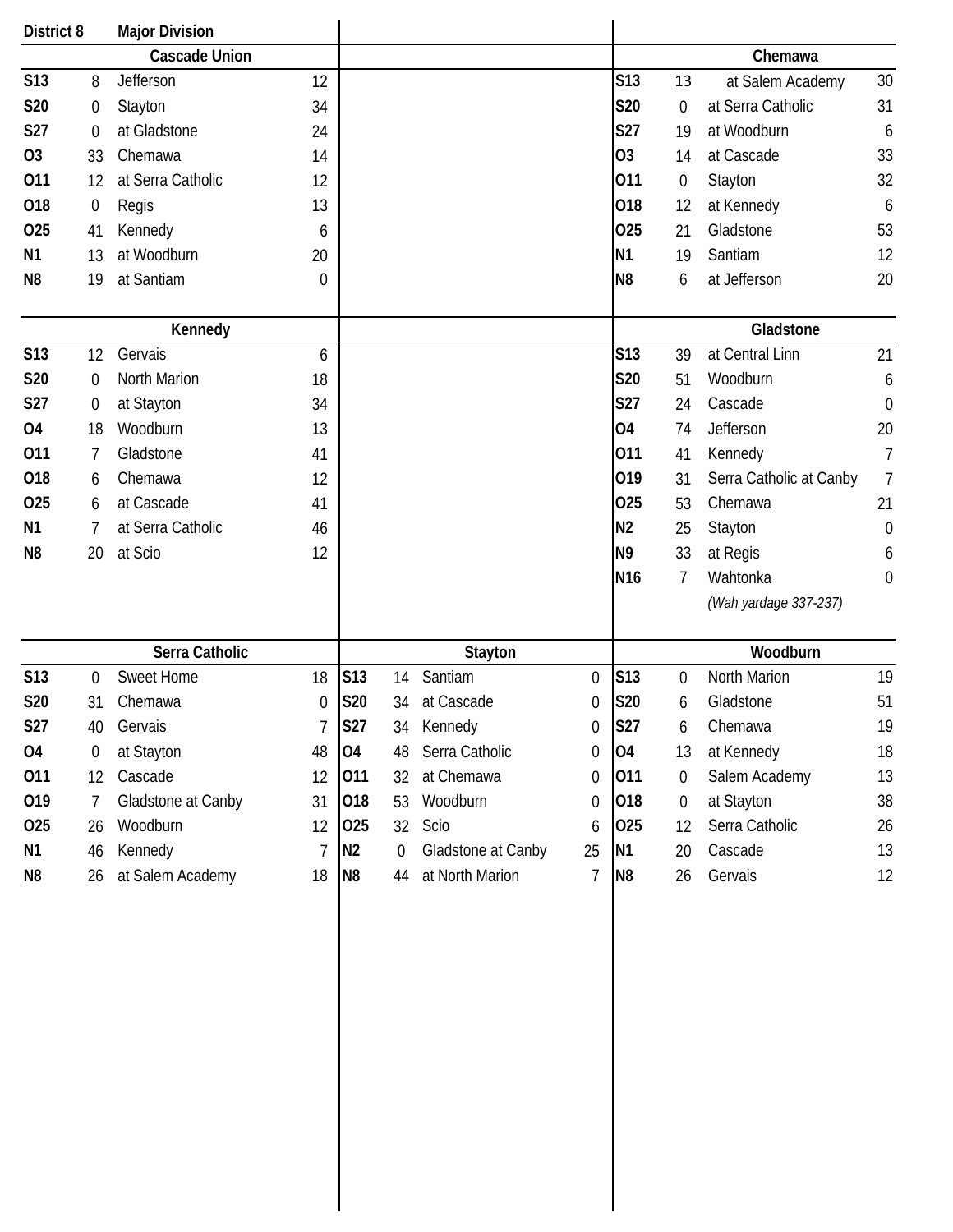|                     |                  | <b>Minor Division</b> |                |                |    |                    |                       |                |                  |                  |                  |  |
|---------------------|------------------|-----------------------|----------------|----------------|----|--------------------|-----------------------|----------------|------------------|------------------|------------------|--|
| Gervais             |                  |                       |                |                |    |                    |                       | Jefferson      |                  |                  |                  |  |
| <b>S13</b>          | 6                | at Kennedy            | 13             |                |    |                    |                       | <b>S13</b>     | 12               | Cascade          | 8                |  |
| <b>S20</b>          | $\mathbf 0$      | at Santiam            | 41             |                |    |                    |                       | <b>S20</b>     | 7                | at Salem Academy | $\overline{7}$   |  |
| <b>S27</b>          | 7                | at Serra Catholic     | 40             |                |    |                    |                       | <b>S27</b>     | 6                | at Regis         | 19               |  |
| <b>O4</b>           | 6                | at Scio               | 26             |                |    |                    |                       | 04             | 20               | at Gladstone     | 64               |  |
| 011                 | $\boldsymbol{0}$ | Regis                 | 28             |                |    |                    |                       | 011            | 6                | North Marion     | 14               |  |
| 018                 | 31               | Jefferson             | 27             |                |    |                    |                       | 018            | 31               | at Gervais       | 37               |  |
| 025                 | 0                | at Salem Academy      | 13             |                |    |                    |                       | 025            | 6                | Santiam          | 19               |  |
| N <sub>1</sub>      | 19               | North Marion          | 20             |                |    |                    |                       | N <sub>1</sub> | 20               | Scio             | 13               |  |
| N <sub>8</sub>      | 12               | at Woodburn           | 26             |                |    |                    |                       | N <sub>8</sub> | 20               | Chemawa          | 6                |  |
| <b>North Marion</b> |                  |                       |                |                |    |                    |                       | Salem Academy  |                  |                  |                  |  |
| <b>S13</b>          | 19               | at Woodburn           | $\theta$       | S14            | 12 | Regis<br>at Marist | 6                     | <b>S13</b>     | 30               | Chemawa          | 13               |  |
| <b>S20</b>          | 18               | at Kennedy            | 0              | S20            | 13 | at Scio            | 0                     | <b>S20</b>     | 7                | Jefferson        | $\overline{7}$   |  |
| S27                 | 27               | Scio                  | $\overline{0}$ | <b>S27</b>     | 19 | Jefferson          | 6                     | <b>S27</b>     | 21               | Santiam          | 20               |  |
| <b>O4</b>           | 20               | Salem Academy         | 19             | <b>O5</b>      | 27 | Santiam            | 13                    | <b>O4</b>      | 19               | at North Marion  | 20               |  |
| 011                 | 14               | at Jefferson          | 6              | 011            | 28 | at gervais         | $\boldsymbol{0}$      | 011            | 13               | Woodburn         | $\boldsymbol{0}$ |  |
| 018                 | 19               | at Santiam            | 19             | 018            | 13 | at Cascade         |                       | 018            | 34               | at Scio          | $\boldsymbol{0}$ |  |
| 025                 | 6                | Regis                 | 24             | 025            | 24 | at North Marion    | 0                     | 025            | 13               | Gervais          | $\boldsymbol{0}$ |  |
| N <sub>1</sub>      | 20               | at Gervais            | 19             | <b>N1</b>      | 20 | Salem Academy      | 6<br>$\boldsymbol{0}$ | N <sub>1</sub> | $\boldsymbol{0}$ | at Regis         | 20               |  |
| N <sub>8</sub>      | 7                | Stayton               | 44             | N <sub>9</sub> | 12 | Gladstone          | 39                    | N <sub>8</sub> | 18               | Serra Catholic   | 26               |  |
|                     |                  |                       |                |                |    |                    |                       |                |                  |                  |                  |  |
| Santiam             |                  |                       |                |                |    |                    |                       |                |                  | Scio             |                  |  |
| S <sub>13</sub>     | 0                | Stayton               | 14             |                |    |                    |                       | <b>S13</b>     | 6                | Colton           | 6                |  |
| <b>S20</b>          | 41               | Gervais               | $\mathbf 0$    |                |    |                    |                       | S20            | 0                | Rfegis           | 13               |  |
| S27                 | 20               | at Salem Academy      | 27             |                |    |                    |                       | <b>S27</b>     | 0                | at North Marion  | 27               |  |
| <b>O5</b>           | 13               | at Regis              | 27             |                |    |                    |                       | 04             | 26               | Gervais          | 6                |  |
| 011                 | 26               | Scio                  | 6              |                |    |                    |                       | 011            | 6                | at Santiam       | 26               |  |
| 018                 | 19               | North Marion          | 19             |                |    |                    |                       | 018            | 0                | Salem Academy    | 34               |  |
| 025                 | 19               | at Jefferson          | 6              |                |    |                    |                       | 025            | 6                | at Stayton       | 32               |  |
| N1                  | 12               | at Chemawa            | 19             |                |    |                    |                       | N <sub>1</sub> | 13               | at Jefferson     | 20               |  |
| N8                  | $\mathbf 0$      | Cascade               | 19             |                |    |                    |                       | N <sub>8</sub> | 12               | Kennedy          | 20               |  |